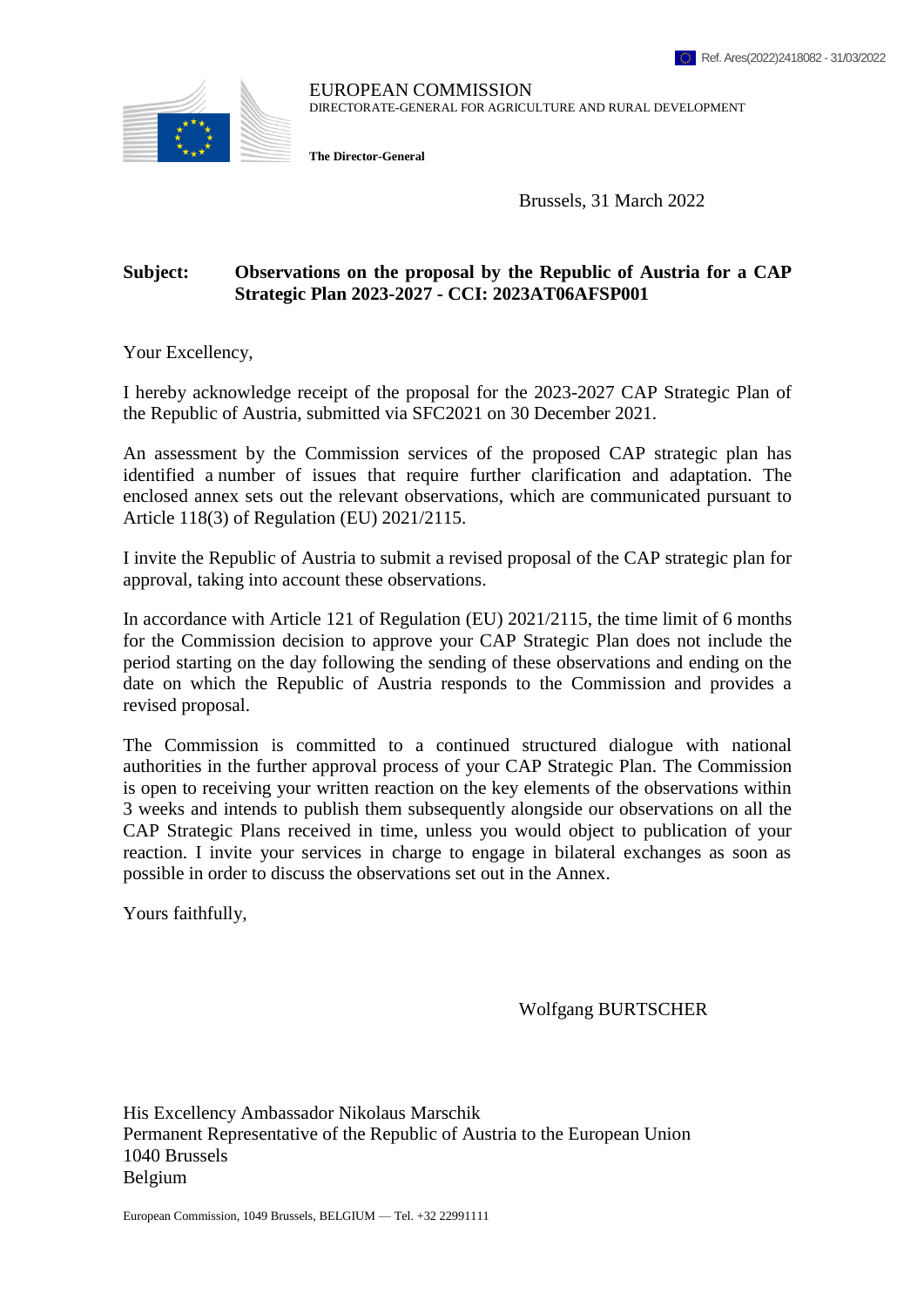Enclosure: List of observations List of observations pursuant to Article 118(3) of Regulation (EU) 2021/2115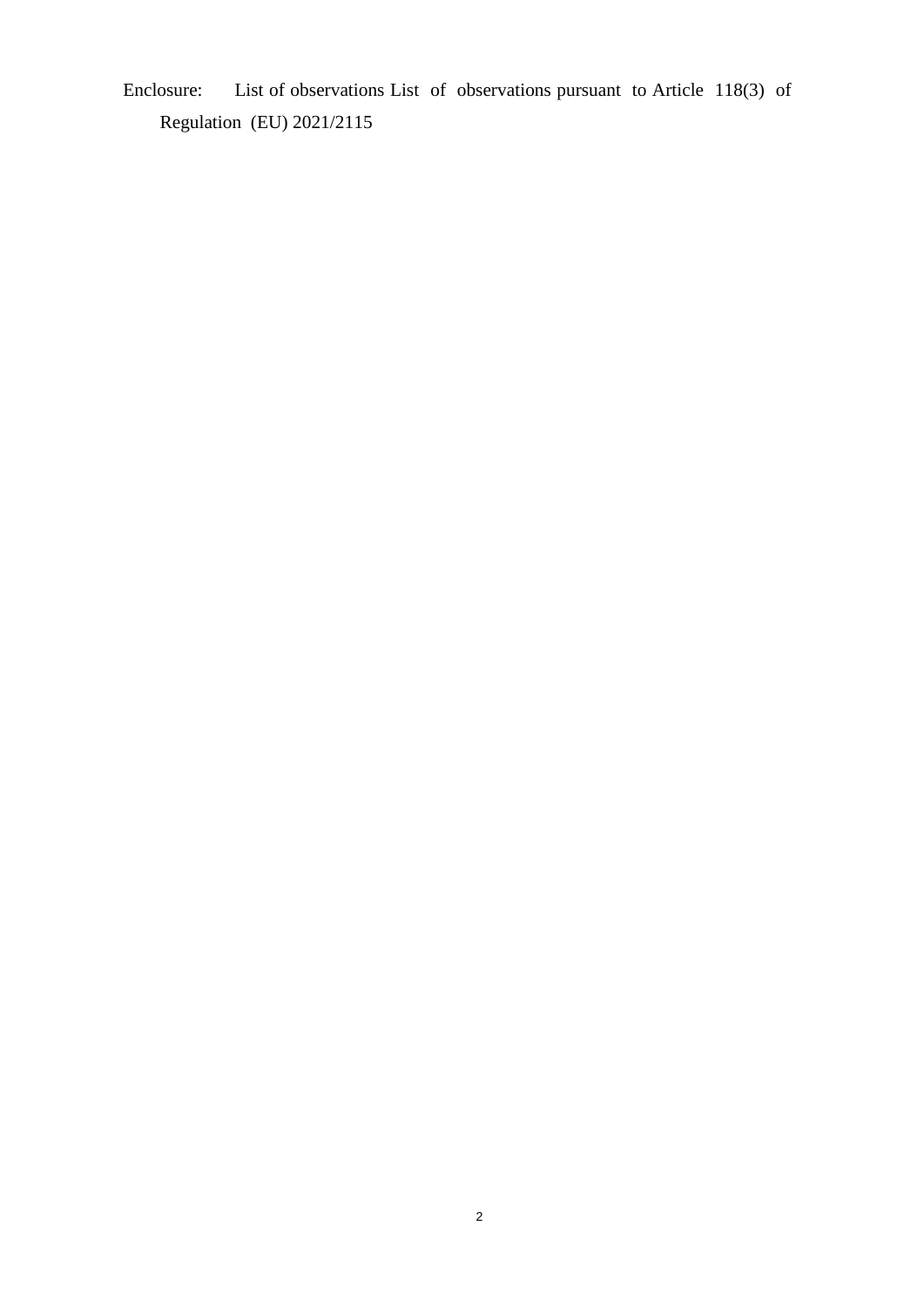#### **EN**

#### **ANNEX**

#### **Observations on the CAP Strategic Plan submitted by Austria**

The Russian invasion of Ukraine and the ongoing generalised commodity price surge bring to the forefront in the strongest possible way the integral link between climate action and food security. This link is recognised in the Paris Agreement and has been incorporated in the new legislation for a Common Agricultural Policy (Regulation (EU) 2021/2115) and the Farm to Fork Strategy (COM/2020/381 final) with a view to ensuring sufficient supply of affordable food for citizens under all circumstances while transitioning towards sustainable food systems.

In this context, and in the context of the climate and biodiversity crises, Member States should review their CAP Strategic Plans to exploit all opportunities:

•to strengthen the EU's agricultural sector resilience;

•to reduce their dependence on synthetic fertilisers and scale up the production of renewable energy without undermining food production; and

•to transform their production capacity in line with more sustainable production methods.

This entails, among other actions, support for carbon farming, support for agroecological practices, boosting sustainable biogas production<sup>1</sup> and its use, improving energy efficiency, extending the use of precision agriculture, fostering protein crop production, and spreading through the transfer of knowledge the widest possible application of best practices. The Commission assessed the Strategic Plans of Member States with these considerations of the sector's economic, environmental and social viability in mind.

The following observations are made pursuant to Article 118(3) of Regulation (EU) 2021/2115. Austria is asked to provide the Commission with any necessary additional information and to revise the content of the CAP Strategic Plan taking into account the observations provided below.

# **The key issues**

#### **Observations with regard to the strategic focus of the CAP strategic plan**

1. The Commission welcomes the submission of the Austrian CAP Strategic Plan (hereafter "the Plan") and acknowledges the overall completeness and the efforts Austria has undertaken, including a public consultation with stakeholders, in the development of its submitted Plan.

 $\overline{a}$ <sup>1</sup> Sustainable biogas production means the production of biogas that respects the sustainability and greenhouse gas emissions saving criteria laid down in Article 29 of Directive (EU) 2018/2001 (Renewable Energy Directive).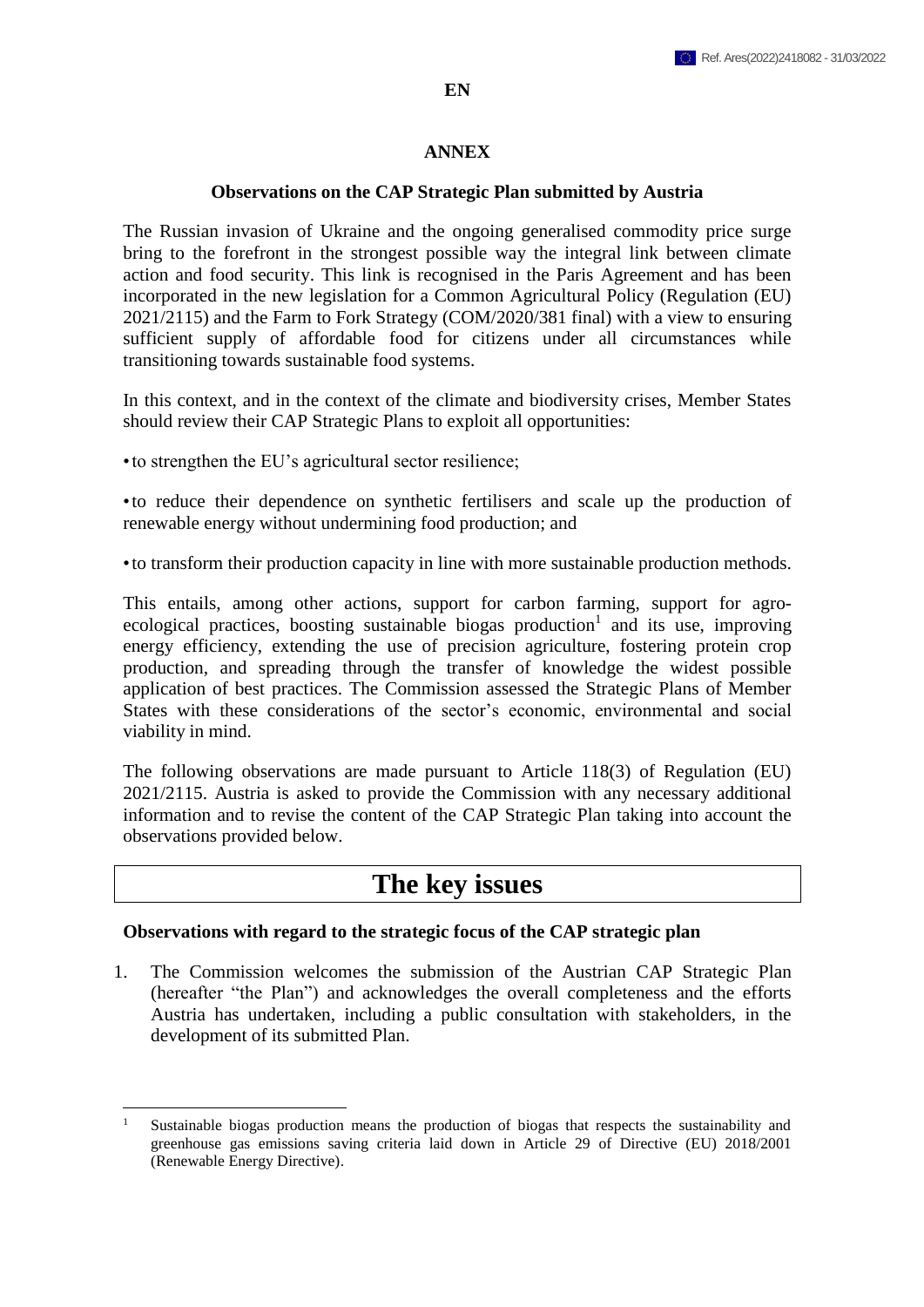- 2. The Commission positively notes the steps taken by the Austrian authorities to improve the economic situation of small farmers as well as an increased budget and scope under the second pillar for environmental and climate interventions, as well as community-led local development (LEADER). Nevertheless, some questions remain open and further improvements are needed, in particular the design of the green architecture and the coherence of the intervention logic and other elements of the Plan needs to be strengthened, e.g. linkages between result indicators, interventions and intervention logics.
- 3. The Commission recalls the importance of the targets set for result indicators as a key tool to assess the ambition of the Plan and monitor its progress. The Commission requests Austria to revise the proposed target values, by improving their accuracy and taking into account all the relevant interventions, and by defining an adequate ambition level in line with the identified needs.

### **Observations with regard to the fostering of a smart, competitive, resilient and diversified agricultural sector that ensures long term food security**

- 4. The Commission considers that the Plan shows the potential to contribute effectively to the general objective of fostering a smart, competitive, resilient and diversified agricultural sector that ensures long-term food security. The Commission welcomes the efforts by the Austrian authorities to improve the fairness and targeting of the support through a strong capping of the Basic Income Support for Sustainability (BISS) with no deduction of labour costs as well as coupled income support (CIS).
- 5. At the same time, the Commission considers that improvements are needed in order to ensure that the envisaged Complementary Redistributive Income Support for Sustainability (CRISS) is implemented in compliance with the legal framework. In accordance with Article 29 of Regulation (EU) 2021/2115 (Strategic Plan Regulation – hereafter SPR), Austria is invited to provide further information on the proposed scheme.
- 6. The Commission recognises the importance given to income support in the Plan as well as interventions supporting competitiveness and economic sustainability. In light of the Russian war on Ukraine, the Commission urges Austria to also consider interventions that will help reduce dependence on fossil fuels and other externally sourced inputs to preserve the long-term sustainable production capacity and viability of farms.

# **Observations with regard to the support for and strengthening of environmental protection, including biodiversity, and climate action and to contribute to achieving the environmental and climate-related objectives of the Union, including its commitments under the Paris Agreement**

7. With regard to this general objective, the Commission welcomes the rigorous strategic assessment, including a comprehensible identification of needs and choice of interventions proposed to address them. The Commission also welcomes the establishment of a coherent green architecture, including enhanced conditionality and, in particular, the decision to only allow for non-productive elements under Good Agricultural and Environmental Conditions (GAEC) 8 and the inclusion of an additional GAEC, new eco-schemes encompassing all types of land use and strengthened agri-environment-climate interventions compared to the current Rural Development Programme. However, the Commission considers, as explained in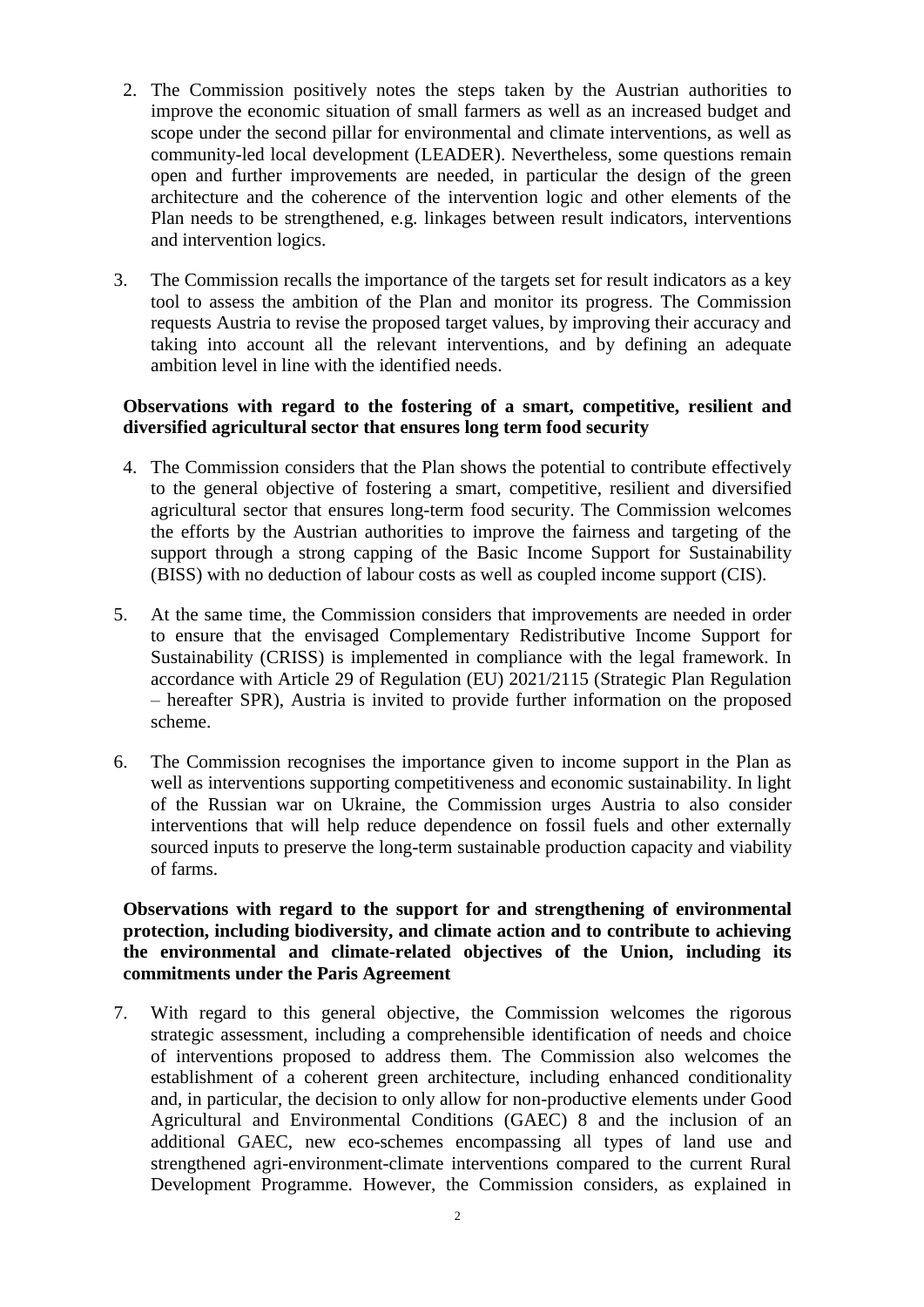greater detail in subsequent sections, that improvements are still needed to contribute effectively to this general objective. In this context, the Commission requests Austria to clarify or amend certain Good agricultural and environmental condition (GAEC) so they fully comply with the regulatory framework.

- 8. Austria is invited to further demonstrate the greater overall contribution to the specific objectives concerning climate change, water quality issues, air pollution and soil pollution, nature and biodiversity loss, as required by Article 105(1) of the SPR, and is invited to improve the intervention logic with respect to tackling greenhouse gas (GHG) and ammonia emissions.
- 9. Austria is requested to ensure coherence and contribution of its Plan with key pieces of EU environmental legislation, particularly Directive (EU) 2016/2284 (National Emission reduction Commitments Directive (NEC)), Directive 2008/50/EC (Ambient Air Quality Directive), Council Directive 91/676/EEC (Nitrates Directive), Directive 2000/60/EC (Water Framework Directive (WFD)), Directive 2009/147/EC (Bird Directive) and Directive 92/43/EEC (Habitats Directive), as listed in Annex XIII to the SPR, and the planning tools arising from that legislation.
- 10. Austria is strongly encouraged to take into account the national targets that will be laid down in the revised Regulation (EU) 2018/842 (the Effort Sharing Regulation) and Regulation (EU) 2018/841 (the Regulation for the Land Use, Land Use Change and Forestry (LULUCF)) (revisions which are currently discussed by the EU colegislators) in view of the legal requirement in Article 120 of the SPR to review the Plan after their application.
- 11. The current Plan does not provide a sufficient explanation of how the green architecture will deliver on emission reductions and carbon sequestration contributing to the achievement of the current targets and commitments under the Effort Sharing Regulation and LULUCF Regulation. Austria is invited to revise its Plan accordingly, in particular in order to address the decline of the forest carbon sink and of permanent grassland and to enhance land-based carbon sequestration measures.
	- 12. For needs that are not addressed by the Plan, e.g. in respect to forests and their vulnerability to climate change, the Plan should better describe how the needs are addressed by national measures outside of the Plan. Austria is invited to strengthen the intervention logic of the Plan.
	- 13. The needs assessment identifies a problem of GHG and ammonia emissions. The Commission considers it unlikely that the proposed interventions will lead to an effective contribution to the achievement of the specific objectives regarding the environment and climate. Austria is invited to improve the intervention logic with respect to tackling ammonia and GHG emissions, in particular to address the decline of permanent grassland more explicitly and make a clearer link to the need to enhance land-based carbon sequestration.
	- 14. The Commission welcomes the efforts proposed concerning renewable energy production and strongly encourages Austria to fully benefit from the possibilities for interventions under the SPR by using them to increase sustainable domestic generation and use of renewable energy, including biogas, thereby strengthening what has already been programmed in their National Energy and Climate Plan. Moreover, the Commission calls on Austria to support interventions that improve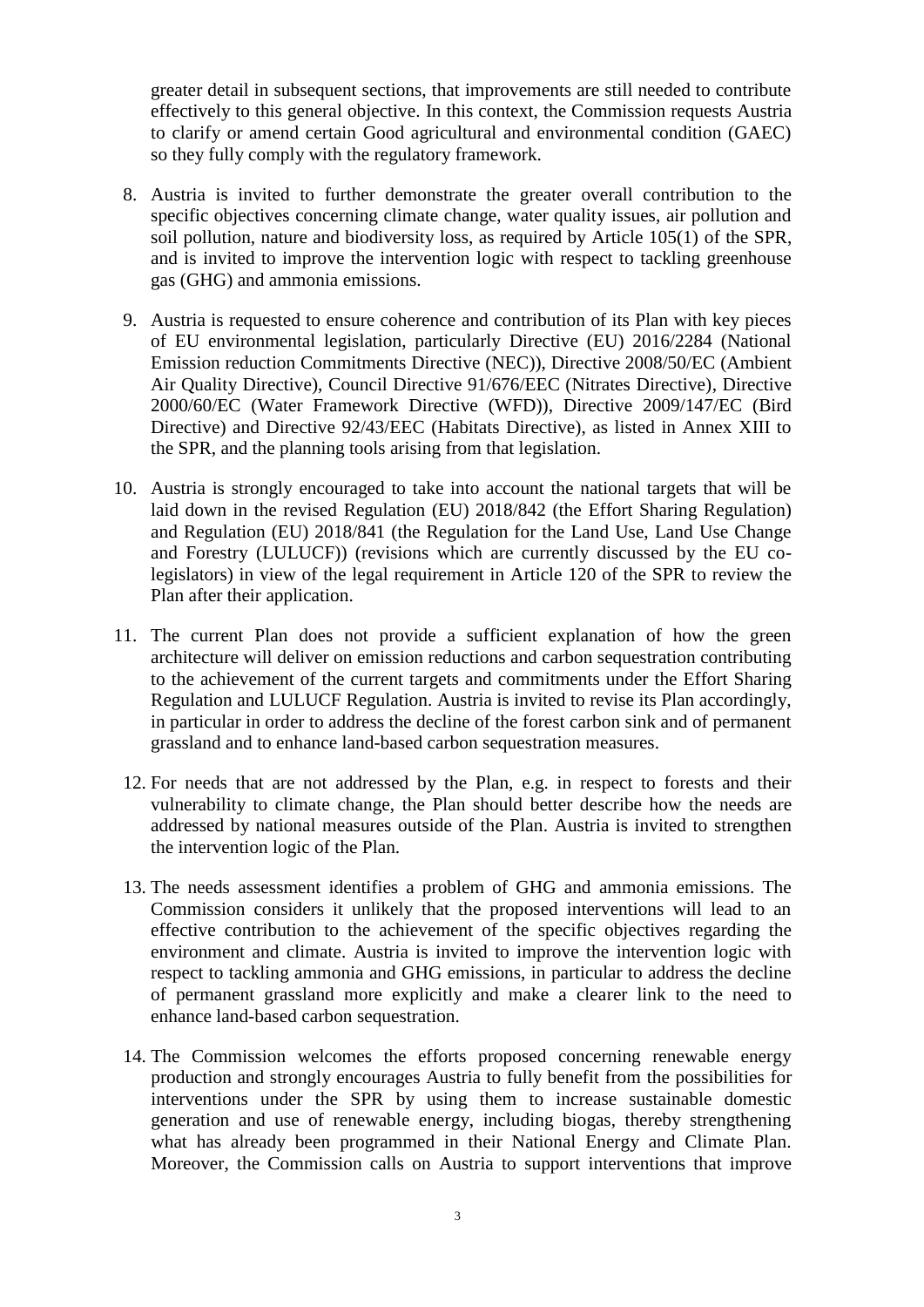nutrient use efficiency, circular approaches to nutrient use, including organic fertilising as well as further steps to reduce energy consumption.

- 15. Austria is requested to better demonstrate the increased ambition of the planned green architecture as regards environmental and climate related objectives using qualitative and quantitative elements such as financial allocation and indicators.
- 16. Austria is requested to take better account of the Prioritised Action Framework (PAF) and further align the proposed interventions with it.

#### **Observations with regard to the strengthening of the socio-economic fabric of rural areas**

- 17. The Commission considers that the Plan shows potential for contributing to the general objective of strengthening the socio-economic fabric of rural areas. The Commission particularly welcomes the support for vibrant rural areas, with an increased scope and budget for LEADER. The Commission also positively notes that Austria introduces the new social conditionality mechanism from the beginning of the programming period already in 2023.
- 18. The Plan contains several interventions on animal welfare that cover various species, including pigs and cattle. The interventions provide for increased grazing opportunities for cattle and improved housing conditions for both cattle and pigs, which should have a positive impact on animal welfare. However, the Commission requests Austria to provide more detailed information with regard to the reduction of tail docking in pigs over time.
- 19. The issue of food waste in primary production is adequately addressed in the Plan. The Plan addresses the issue under the general needs part referring to awareness raising and public communication on sustainability and refers to it in several interventions. In addition, Austria has explained its general policy to prevent food waste and its link with agricultural policy.

#### **Observations with regard to fostering and sharing of knowledge, innovation and digitalisation in agriculture and rural areas**

- 20. The Commission welcomes the broad scope of the various measures in cooperation and knowledge exchange, especially as regards the interventions on nature conservation, environment and climate actions, as well as the reference to the importance of Agricultural Knowledge and Innovation Systems (AKIS) with respect to achieving the Green Deal targets, including the Biodiversity and Farm to Fork Strategies.
- 21. Knowledge, innovation and digitalisation in agriculture must take into consideration a wide range of challenges and solutions to enable the transition to a resilient and sustainable agriculture. This will require an increased effort into advice, coaching and training to help farmers embrace the necessary changes. Therefore, the Commission encourages Austria to consider strengthening support for farm advisory services and the sharing of knowledge and good practices.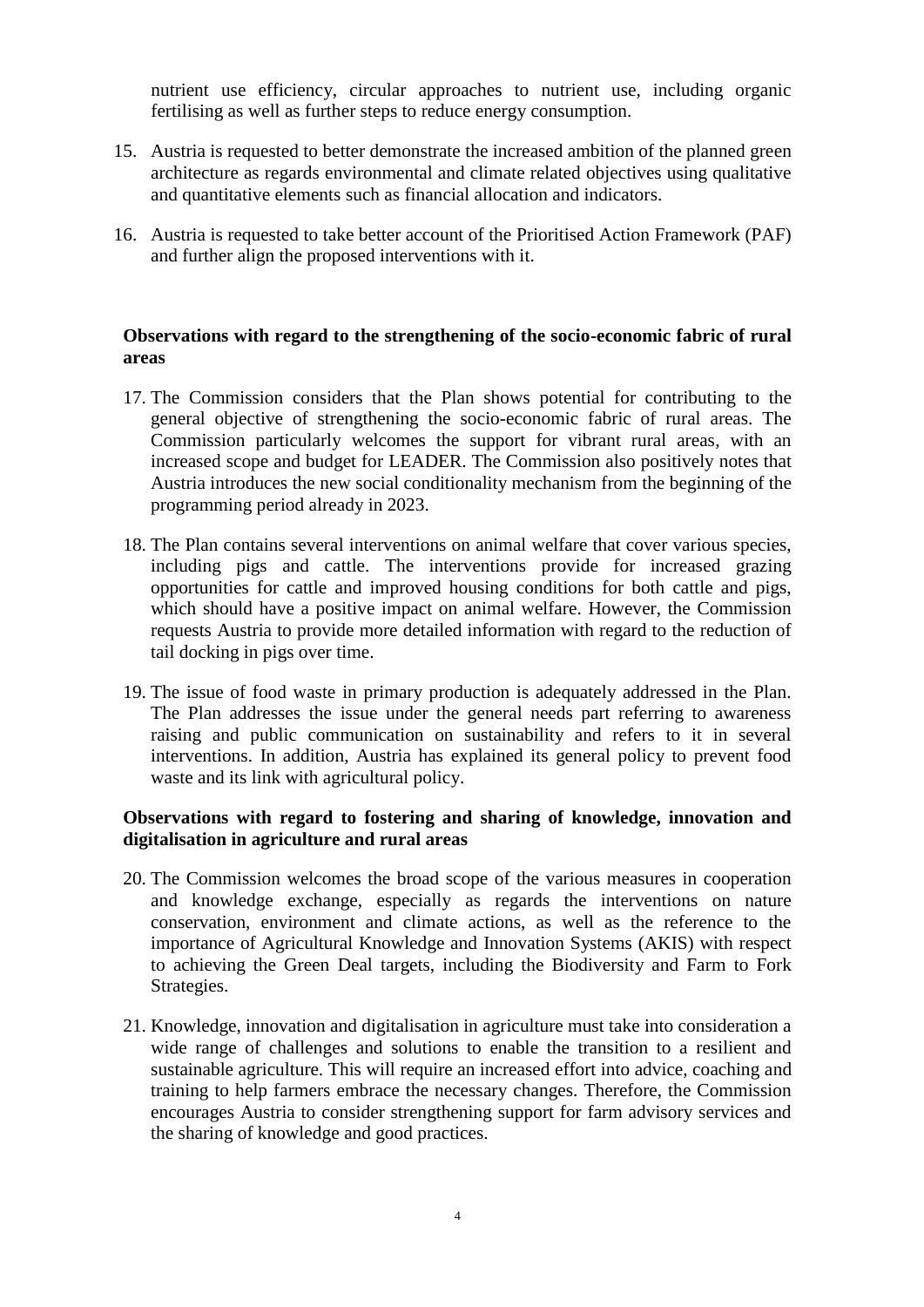22. The Commission recalls that in consistency with the overall strengths, weaknesses, opportunities, and threats (SWOT) analysis and needs assessment, Austria is requested to outline a comprehensive strategic approach on how digitalisation in agriculture and rural areas will be supported.

#### **Other issues**

23. The Commission notices the efforts made regarding simplification for national administration and final beneficiaries, in particular as regards digitalisation, training, and use of all available administrative systems, harmonisation, and reduction of number of interventions.

#### **Information with regard to the contribution to and consistency with Green Deal targets**

- 24. The Commission regrets that Austria did not make use of the possibility to provide information regarding national values for all Green Deal targets contained in the Farm to Fork Strategy and the Biodiversity Strategy. The Commission considers that in order to achieve the environmental and climate-related objectives of the Union, including its commitments under the Paris agreement, the Plan should reflect the environmental and climate objectives of the Green Deal and its associated strategies. Therefore, the Commission requests Austria to define ambitious and quantified national values for the Green Deal targets.
- 25. The Commission welcomes that Austria has identified its 2030 target for organic farming as a coverage of 30% of the total national agricultural area.
- 26. The Commission requests Austria to reinforce its Plan by establishing national values for reducing the use and risk of chemical pesticides and more harmful pesticides. Although the Plan describes a number of actions which should have a positive impact on achieving the reduction of the use and risk of pesticides and the use of more hazardous pesticides, it does not include sufficient details on actions envisaged to promote and increase the implementation of integrated pest management practices in the meaning of Directive 2009/128 on sustainable use of pesticides, and to increase the use of safe alternative methods. The Commission invites Austria to consider reinforcing its Plan in respect of pesticides in coherence with these observations and to refer to national measures planned or taken outside the Plan, as appropriate.
- 27. With regard to the reduction of sales antimicrobials, the Commission considers the proposed elements, both in the Plan and national measures, as plausible and able to sufficiently address antimicrobial resistance in general and the use of antimicrobials in animals in particular. The Commission acknowledges that some of the planned interventions, through measures related primarily to animal welfare, specifically target the pig sector, the main contributor to the use of antimicrobials in the country.
- 28. In relation to the target on enhanced access to fast broadband for rural areas, the Commission considers, although the identified need is not covered by the Plan's interventions directly, that in Austria, through supporting interventions under the Recovery and Resilience Plan (RRP), this target will be achieved.
- 29. With respect to the target on landscape features as well as the target on nutrient management is concerned, the Commission considers that overall the proposed Plan is likely to contribute to the Austrian aims.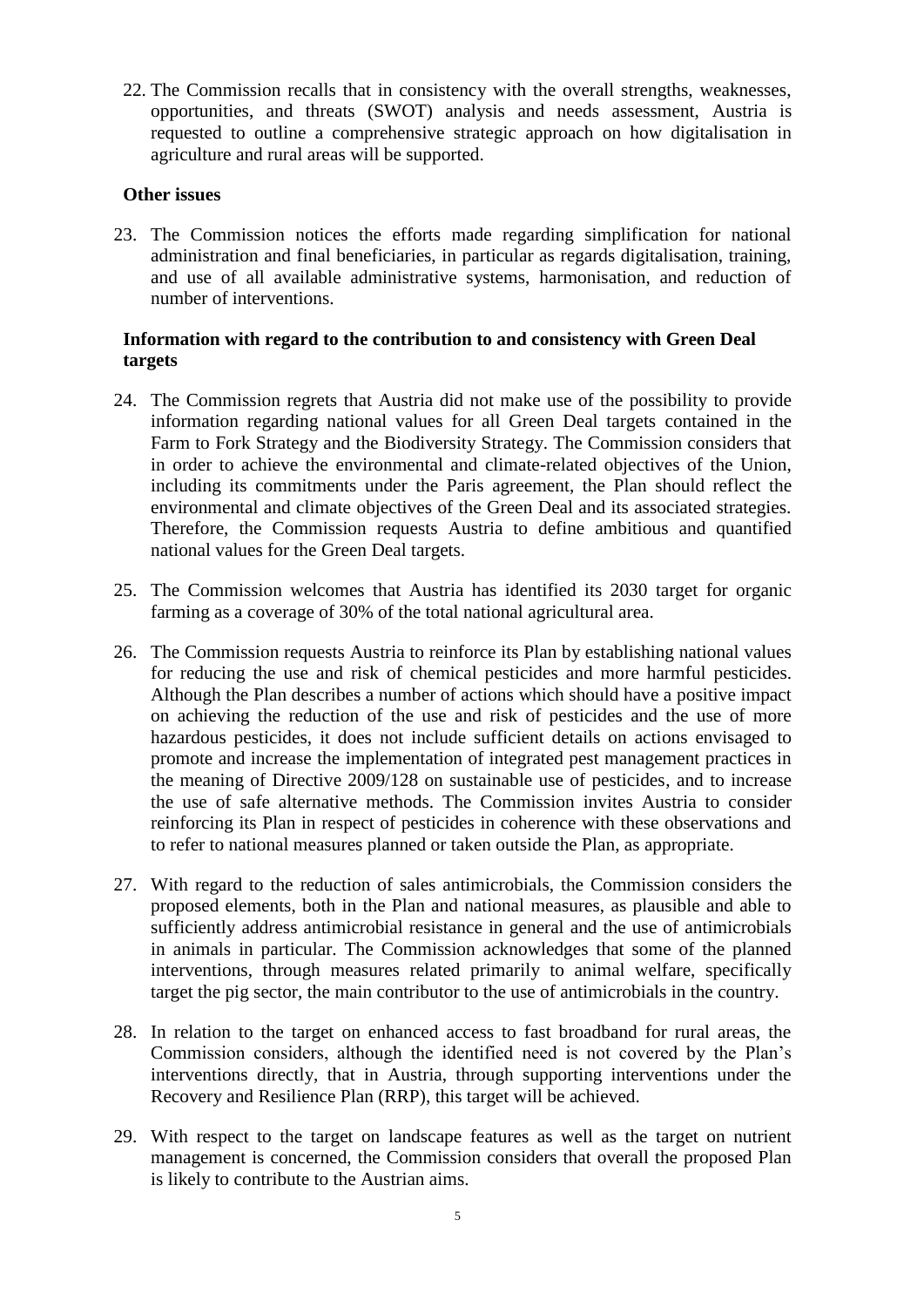# **1. STRATEGIC ASSESSMENT**

30. The strengths, weaknesses, opportunities and threats of all specific objectives (SO) are designed as standalone statements without further details or context. Some of these statements require further elaboration in order to ensure a clear information content.

# **1.1.To foster a smart, competitive, resilient and diversified agricultural sector ensuring long term food security**

# *1.1.1. Strategic assessment of Specific Objective 1*

- 31. Austria is invited to update the SWOT summary table to clearly outline sectors that would benefit, under the identified needs, from support, e.g. sectors financed under the CIS. Providing general reference to "low competitiveness in certain sectors" is not sufficiently specific from the point of view of intervention logic to underpin the use of CIS interventions.
- 32. In line with the comments made in the first part of this letter, concerning the aim of fairer distribution and more effective and efficient targeting of income support, the corresponding overview should not only indicate that the redistributive needs have been addressed, but also that they have been addressed sufficiently and how. To justify the sufficiency of the strategy and the consistency of all income support tools, a quantitative analysis showing, by physical farm size, the combined effects of all relevant income support tools on direct payment per hectares and income per work unit is requested, in particular for small farms (e.g. using the Farm accountancy data network, FADN). The Commission invites Austria to provide more information as regards the choice of thresholds and unit amounts for CRISS.

### *1.1.2. Strategic assessment of Specific Objective 2*

- 33. Austria is invited to consider sectoral interventions that would comply with the need "Increasing farm productivity" and the weakness identified "Small, inefficient farm structure (low economies of scale) in primary agricultural production and some processing sectors.
- 34. Austria is invited to integrate the move to higher-priced markets and the development of related products more explicitly in SO2.

# *1.1.3. Strategic assessment of Specific Objective 3*

- 35. Austria plans a general cooperation measure promoting horizontal and vertical cooperation and networking between different actors and businesses, but there is no specific measure to support the setting-up of producer organisations and short supply chains in sectors where these are currently lacking. Austria is invited to explain this.
- 36. Austria strongly focuses its interventions to support product differentiation on quality programmes, except for the fruit and vegetables sector, where the development of innovative products is mentioned as part of intervention 47-21. Austria is invited to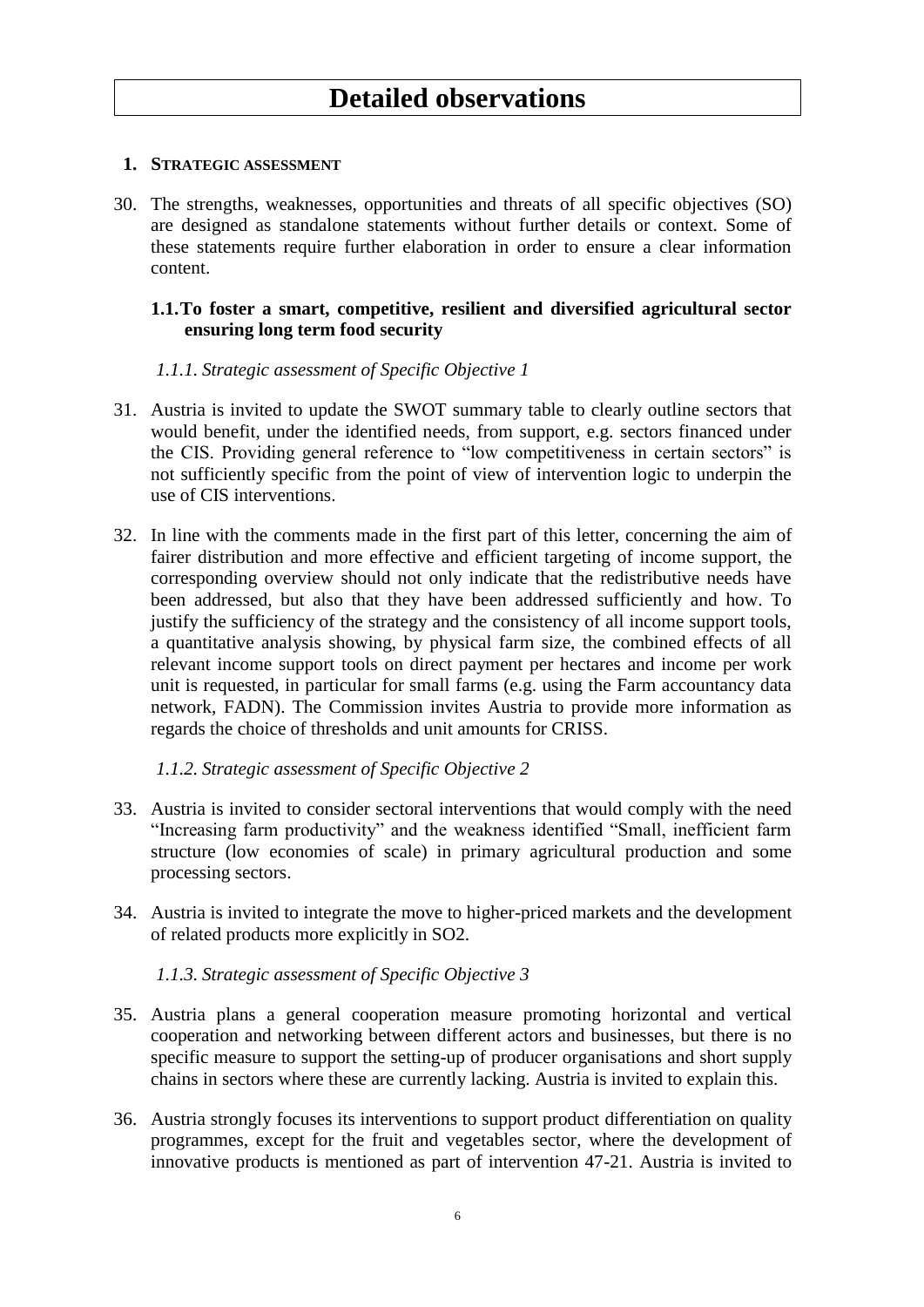explain whether similar interventions supporting the development of innovative products in other sectors are planned.

*1.1.4. Specific strategic focus*

# *1.1.4.1.Coupled income support and Water Framework Directive*

- 37. Austria is invited to explain how the most up to date river-basin management plans (RBMP), submitted under the WFD, are taken into account in the design and implementation of the CIS interventions for regions for which a good ecological status, as per the WFD, has already been achieved and for regions for which this has not yet been the case, if applicable.
- 38. The description of the CIS intervention should include a specific reference to the aspects of the programme of measures under the RBMP relevant for these activities.

# *1.1.4.2.Fair distribution and targeting of the support*

- 39. As regards the overview of how the aim of fairer distribution and more effective and efficient targeting of income support is addressed ("redistributive strategy") under point 3.4, this should not only indicate that the redistributive needs have been addressed, but also that they have been addressed sufficiently. To justify the sufficiency of the strategy and the consistency of all income support tools, a quantitative analysis showing the combined effects of all relevant income support tools on direct payment per hectare and income per work unit by physical size is requested, in particular for small farms (e.g. using FADN).
- 40. Austria is invited to provide more information on the CRISS not being granted in one group of territories currently supported under BISS, as well as to provide more information on the CRISS, specifically on the established thresholds and unit amounts.

# *1.1.4.3.Interventions in certain sectors*

- 41. Austria is invited to provide under Section 3.5 an overview of all sector-related interventions (i.e. sectoral, CIS and the rural development interventions, as applicable), including their complementarity in relation to the needs identified for all the sectors concerned (among which 'beef and veal' and 'sheep and goat' sectors – i.e. sectors benefitting, inter alia, from the CIS).
- 42. In order to bring section 3.5.3 as presented in the Plan in line with Article 109(2) of the SPR, the intervention strategy needs to demonstrate the consistency of the strategy and the complementarity of interventions across the specific objectives of Article 6(1) and (2) of the SPR by providing a multitude of elements, see points a) to i) of Article 109(2) of the SPR. Therefore, Austria is requested to consider Article 109(2) of the SPR and to present an updated version of their Plan in this respect.
- 43. Where relevant, Austria should indicate the measures taken to ensure complementarity and avoid overlap and double funding between specific interventions, in particular where a combination of sectoral interventions, voluntary coupled support and rural development support is planned. For example, when several interventions (rural development and sectoral) support investments, how is it ensured that one objective is not supported twice via different interventions?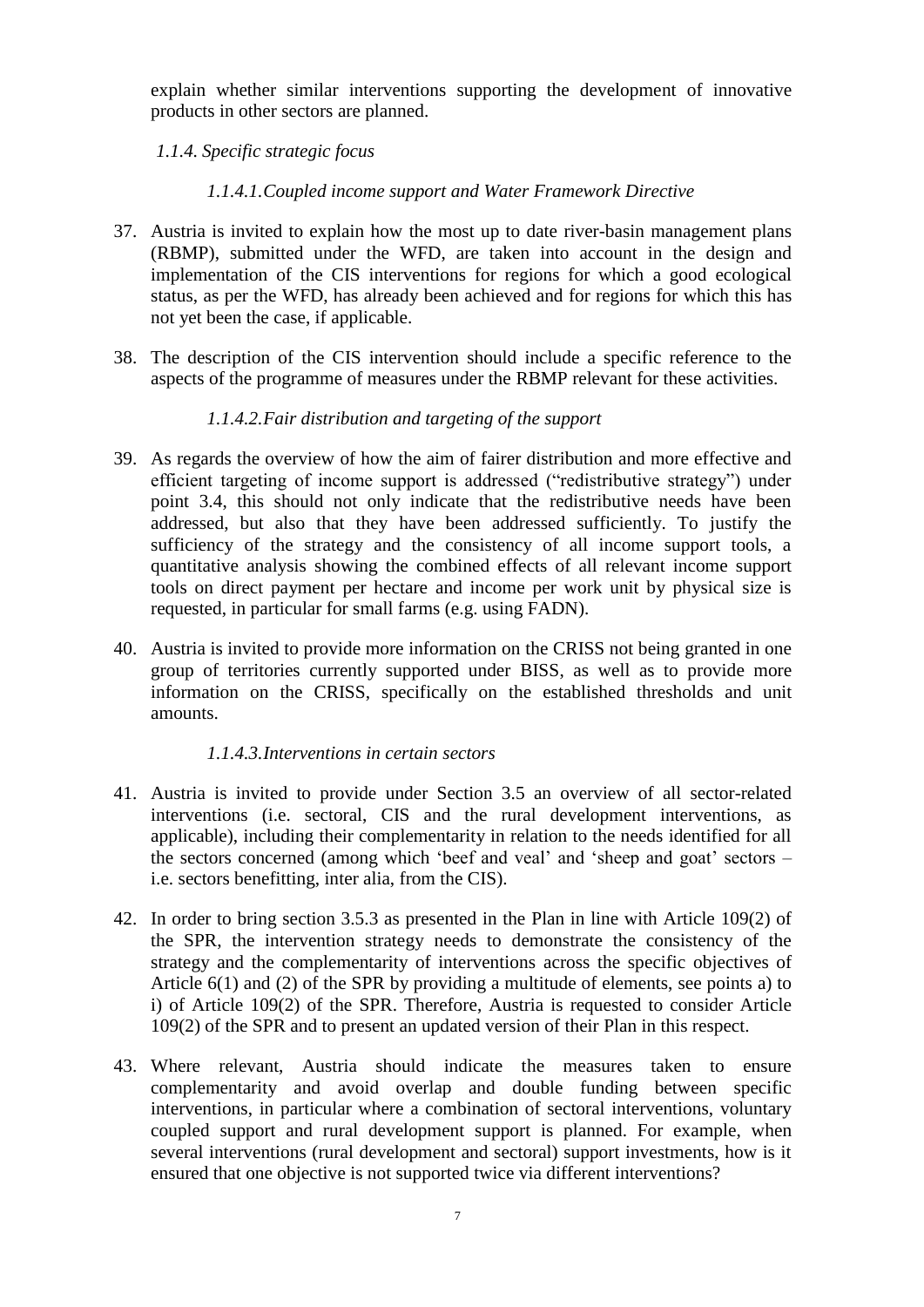# *1.1.4.4.Risk management*

- 44. With regard to section 3.6 ´Overview of the interventions that contribute to ensure a coherent and integrated approach to risk management´, Austria is invited to also include a) quantitative elements which allow to assess the measures mentioned from this point of view (e.g. coverage of farms, insured volumes, average premia, loss and coverage volumes) and b) information regarding relevant sectoral interventions that help farmers manage risks. Moreover, given that agricultural risk management is a dynamic field evolving over time, Austria is invited to explore additional risk management tools (based on farmers' cooperation, covering income risks or other innovative ones) which seem not to be currently available to farmers.
	- **1.2.To support and strengthen environmental protection, including biodiversity, and climate action and to contribute to achieving the environmental and climate-related objectives of the Union including its commitments under the Paris Agreement**

# *1.2.1. Strategic assessment of Specific Objective 4*

- 45. Austria is requested to include and address the decrease of permanent pastures from 60% to 47% between 2004 and 2018 in the SWOT and to explain the main reasons for the strong decrease of the carbon sinks of the LULUCF and the considerable increase of emissions from cropland due to Land Use Change between 2013 and 2018.
- 46. Austria is requested to revise the SWOT to show that and why total GHG emissions increased by 4.3% between 2005 and 2016/2018, with emissions from fertiliser and soil management having increased more than the EU-27 average increase between 2013 and 2018 and to explain which specific emissions and related activities are responsible for this increase.
- 47. The SWOT, needs assessment and intervention strategy appear coherent, however, Austria should better explain why it considers that the need to reduce GHG emissions can adequately be addressed through the proposed interventions for fertiliser reduction, manure management and extensification of livestock farming.
- 48. Austria is requested to clarify how the lack of knowledge and knowhow relating to climate change, identified in the SWOT, is going to be addressed and climate advice for farmers is going to be implemented.
- 49. Besides several interventions addressing fertiliser management and improving carbon storage in soils, Austria is invited to consider possibilities of a more comprehensive approach to carbon farming at farm level (based on e.g. carbon footprint assessment at farm gate).
- 50. In view of the need to adapt to climate change, Austria is invited to demonstrate how they clearly target and prioritize nature- based solutions in this respect.
- 51. Austria is invited to provide an estimate of the mitigation potential under the concerned interventions.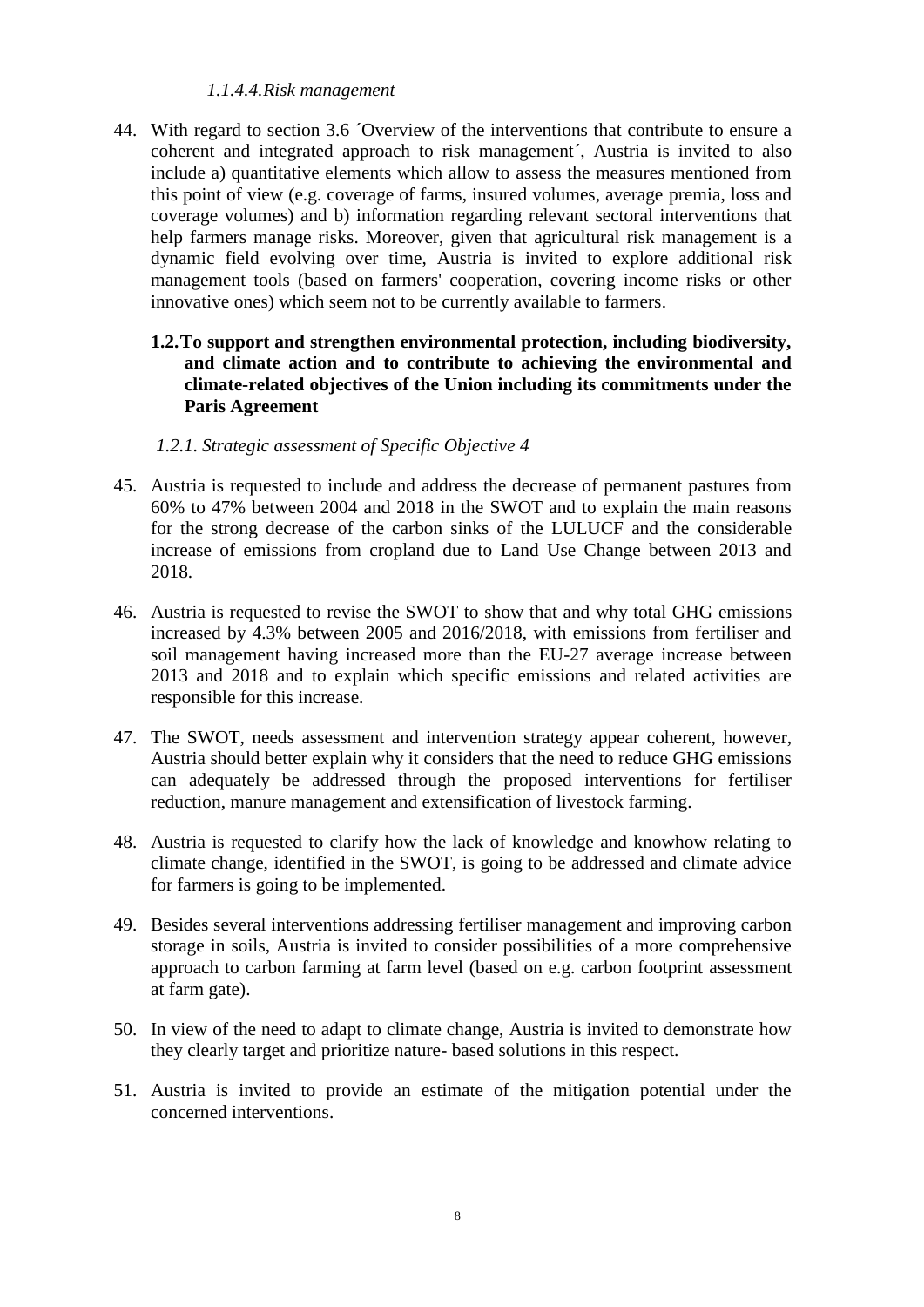# *1.2.2. Strategic assessment of Specific Objective 5*

- 52. Austria is requested to provide more information on the comprehensive implementation of Integrated Pest Management (IPM) in the meaning of Directive (EU) 2009/128 in view of the recently revised National Action Plan on the Sustainable Use of Pesticides and to demonstrate how the implementation of IPM by all professional users of pesticides will be ensured.
- 53. Austria is requested to adapt the intervention strategy by including information on agricultural water pollution, corresponding with the need identified. The Plan should be fully aligned with the latest RBMPs.
- 54. Austria is requested to specify how a reduction of agricultural pressures on water bodies will be achieved, in particular as regards diffuse pollution, which exerts pressure in 18% of surface water bodies. It needs to be explicit how these interventions help achieve the WFD objective of reaching "good status" of water bodies by 2027. Austria further is invited to address hydromorphological pressures in view of achieving the objective of the WFD.
- 55. Austria is requested to adapt the intervention strategy to clarify if soil degradation processes like diffuse soil pollution, loss of soil biodiversity, and compaction are sufficiently addressed.
- 56. Considering Austria's challenges with regards to ammonia emissions (93% of the total reported ammonia emissions come from agricultural sources and ammonia emissions from agriculture have slightly increased over time), air pollution aspects in particular need to be better addressed. Austria is requested to ensure a comprehensive management of the nitrogen cycle.
- 57. The Commission encourages Austria to explain the links with the Best Available Techniques (BAT) conclusions, including BAT associated emission level (BAT – AEL) notably in the context of reducing emissions of pollutants from installations (e.g. ammonia).

*1.2.3. Strategic assessment of Specific Objective 6*

- 58. The Austrian Biodiversity Strategy identifies the need to implement effective measures for the protection of honey bees and wild bees. Austria is requested to explain how the proposed interventions will sufficiently address the need for protection of pollinators, especially wild bees.
- 59. For needs that are not addressed by the Plan, the Plan should better describe how they are addressed outside of the CAP plan. Austria is invited to strengthen the intervention logic of SO6 in this respect as well as SO8.
- 60. In consistency with the SWOT and the intervention logic, the reference to the PAF for Natura 2000 should be mentioned in SO6.3 "Identification of the relevant (elements of) national plans".
- 61. Austria is encouraged to explore possibilities of further ambitious commitments. In this respect, the PAF could guide Austria to enhance its proposals on biodiversity, as a total need for project funding of EUR 45 028 000 per year or EUR 225 140 000 over the five-year period of the Plan have been identified in the PAF.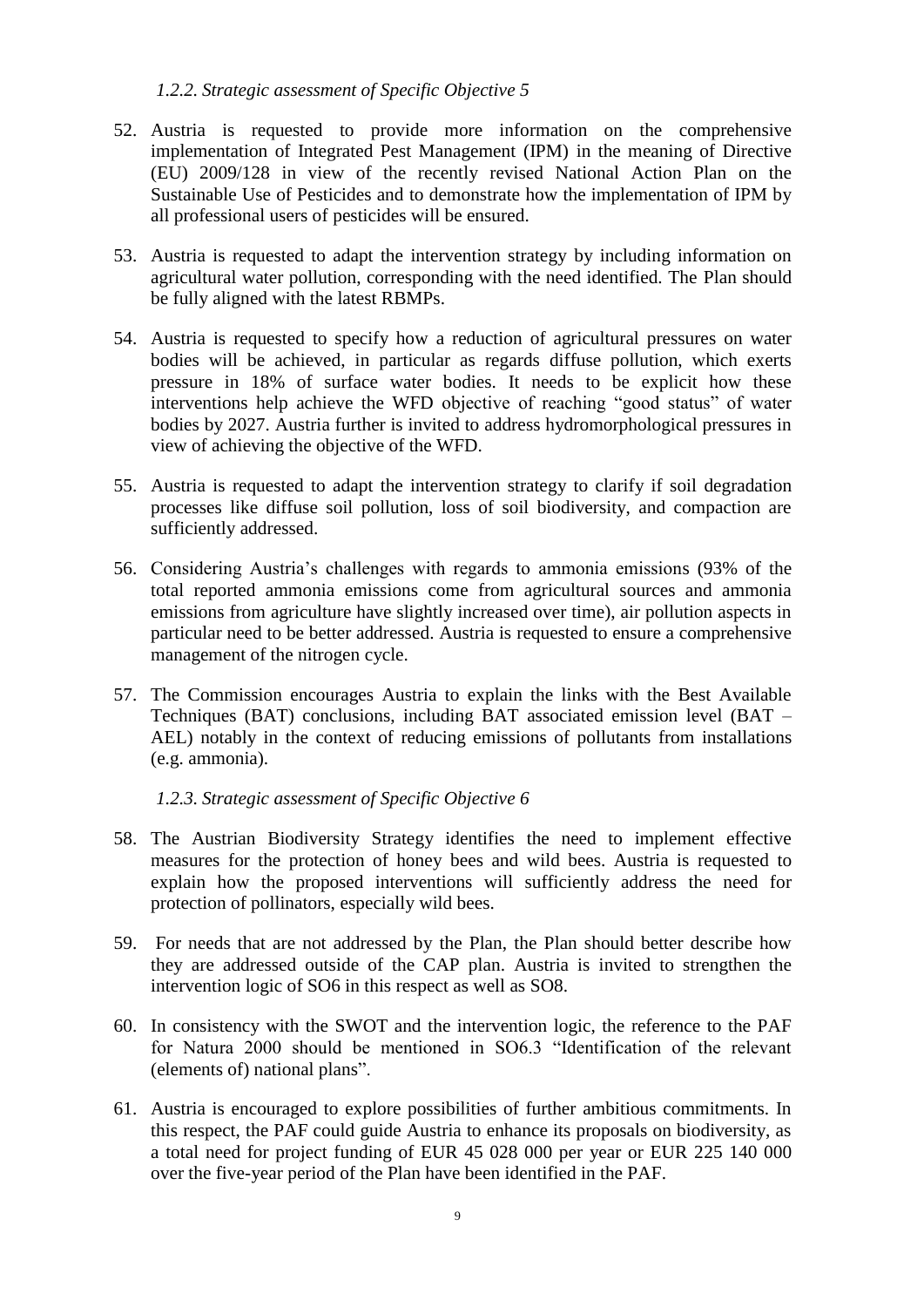# *1.2.4. Specific strategic focus*

# *1.2.4.1.Green architecture*

62. The complex green architecture is described comprehensively explaining how environmental and climate related needs are addressed through conditionality and a range of interventions, as well as how the different interventions complement each other. Austria is nevertheless invited to provide a table showing the possible combinations of interventions for the sake of greater clarity. Austria is further requested to provide clear information regarding the expected effectiveness in addressing the environmental challenges with this architecture.

# *1.2.4.2.Greater overall contribution*

- 63. Austria demonstrates to a certain extent an increased ambition regarding environment and climate compared to the previous period. However, there is room for further improvements with respect to eco-schemes and GAEC, where not only additional explanations are needed but a further increase in the ambition is necessary. The Plan's contribution to emission reductions (both GHG emissions and ammonia) seems not sufficient at the moment, livestock emissions should be given more attention.
- 64. Austria is requested to enhance the environmental and climate ambition by including further quantitative comparisons. The comparison of the targets for the future vs. achieved results in the current period should be made, when such comparisons are possible, or expected improvements against impact indicators (reference only made to farmland bird index) could be demonstrated, if possible.
- 65. With respect to sectoral interventions, Austria is invited to better explain on how they contribute to a higher environmental and climate ambition.
	- *1.2.4.3.Contribution and consistency with the long-term national targets set out in or deriving from the legislative instruments referred to in Annex XIII*
- 66. Austria's Plan clearly explains its contribution to targets and objectives of most of the environmental and climate legislation referred to in Annex XIII of the SPR. However, as Austria seems at risk of not meeting the ammonia emission reduction target under Directive (EU) 2016/2284 (National Emission reduction Commitments Directive, (NEC Directive)) and as GHG emissions from agriculture have increased in recent years, Austria is requested to provide further information on the contribution of the Plan to reduce GHG and ammonia emissions.
- 67. Austria is also requested to clarify the complementarity of the Plan with the WFD and Nitrates Directive in terms of nutrient management, water quality and pollution.
- 68. Regarding climate change, Austria is requested to clarify how the Plan contributes to the achievement of the commitments under the LULUCF Regulation, focusing on the strong decrease of the carbon sinks.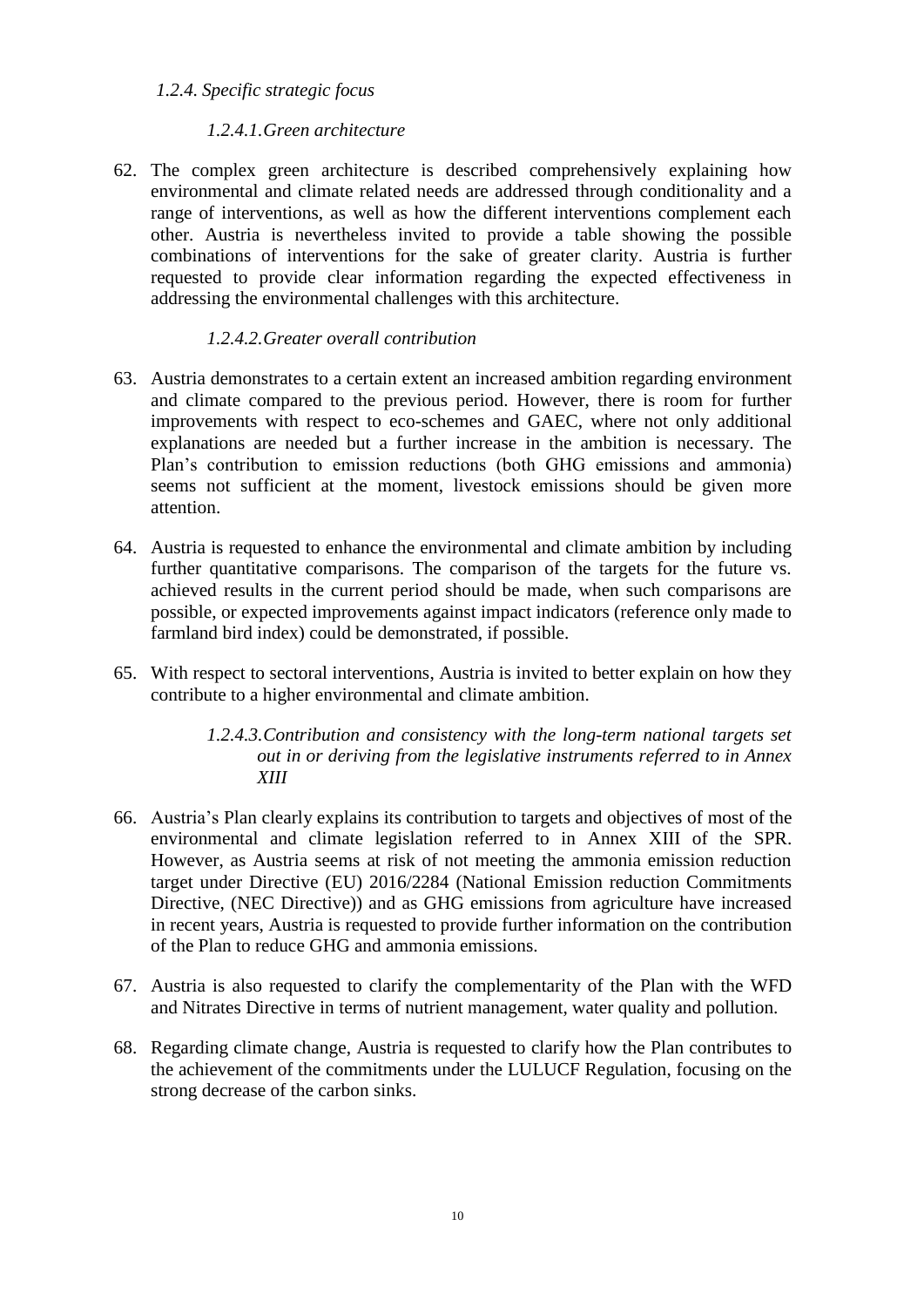# **1.3.To strengthen the socio-economic fabric of rural areas**

*1.3.1. Strategic assessment of Specific Objective 8*

69. Austria is requested to adequately reflect the current situation of forestry in the SWOT, especially as regards forest biodiversity. The indicated strengths suggest overall a very good status of forests in Austria, while biodiversity is not mentioned in neither the weaknesses nor the threats, nor under the opportunities.

*1.3.2. Strategic assessment of Specific Objective 9*

- 70. Austria is requested to provide more detailed information on how data networking and the uniform implementation of programmes will contribute to further reduce the use of antibiotics and avoid tail docking in piglets, which is the objective in the medium term.
- 71. Austria is invited to provide information how the Commission policy to phase out cages in livestock could be achieved in Austria. Austria is requested to address the tail docking practises in pigs which are forbidden by EU rules (apart from in exceptional circumstances, Council Directive 2008/120/EC of 18 December 2008 laying down minimum standards for the protection of pigs) and to encourage the keeping of animals in non-confined housing system for laying hens, calves and sows (Communication - C(2021)4747 - Communication from the Commission on the European Citizens' Initiative (ECI) "End the Cage Age").
- 72. The Commission acknowledges that the Plan includes initiatives to support the shift towards healthy sustainable diets. However, the Commission invites Austria to better explain how this will lead to the necessary shift towards healthy, plant-based sustainable diets taking into account the dietary intake and the national dietary advice.
	- **1.4.Modernising the sector by fostering and sharing of knowledge, innovation and digitalisation in agriculture and rural areas, and encouraging their uptake by farmers, through improved access to research, innovation knowledge exchange and training**

#### *1.4.1. Strategic assessment of Cross-cutting Objective*

- 73. The Commission considers that the distribution of the budget among the cooperation interventions does not seem to respond to the needs and ambition for more international cooperation and AKIS synergies as described in section 8. Austria is requested to align this.
- 74. Austria is invited to further elaborate on the needed prevention measures and capacity initiatives, and how their effectiveness is ensured.
- 75. Austria is invited to further elaborate on functional links to other national and EU policy instruments to support digitalisation, e.g. with measures under the Digital Europe Programme, and to further assess and possibly prevent the risks of digital divides, e.g. between businesses.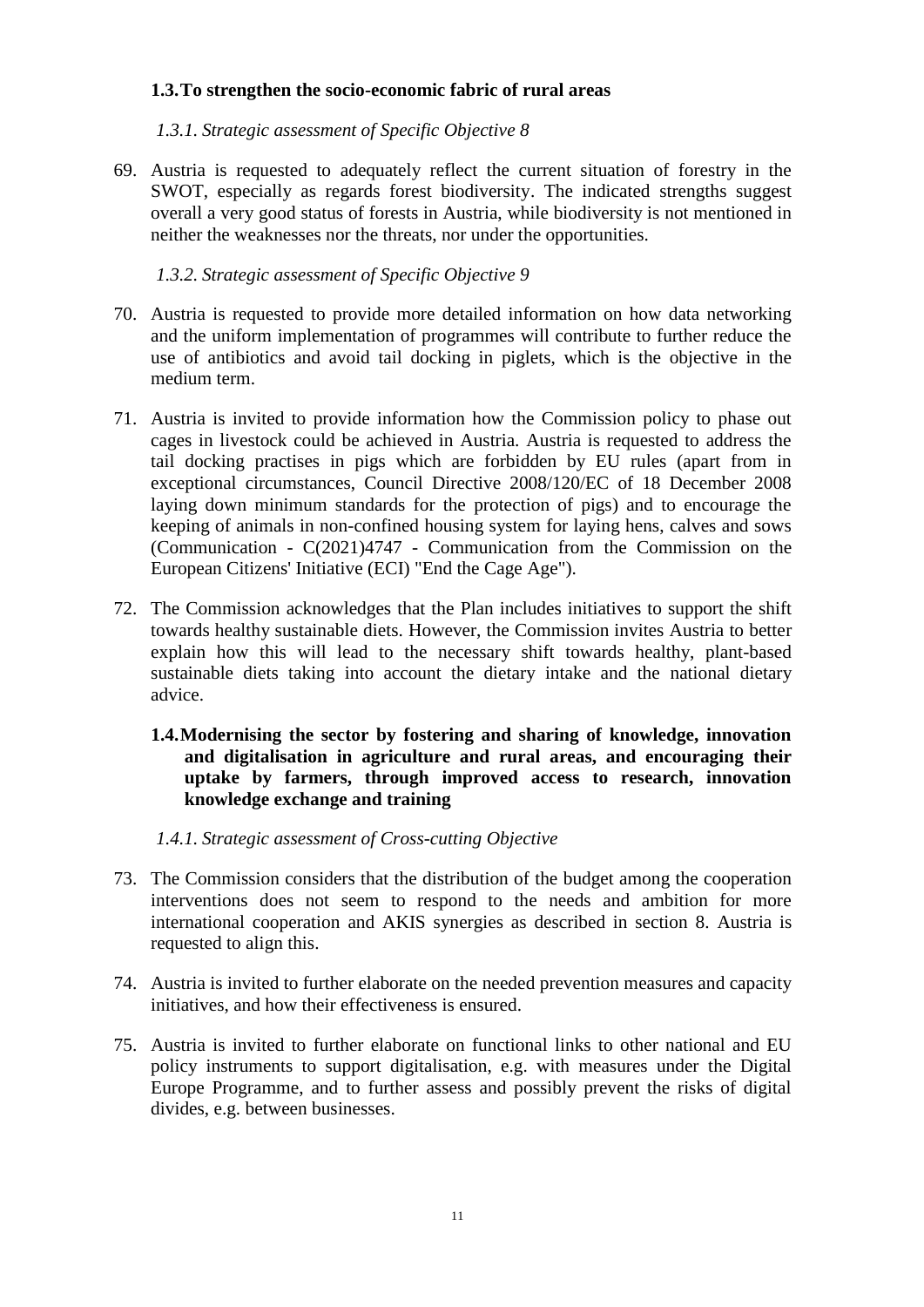### **1.5.Simplification for final beneficiaries**

- 76. Austria is requested to provide more information on the sharing of the data sets collected through the integrated system as required by Article  $67(3)$ , (5) and (6) of Regulation (EU) 2021/2116.
- 77. Austria is invited to provide additional information on whether and how new technologies will be used for non-Integrated Administration and Control System (IACS) controls and on whether area-monitoring system will be used for force majeure cases.

# **1.6.Target plan**

- 78. Austria is invited to link R.1 (Enhancing performance through knowledge and innovation) also to SO6. Given that R.28 (Environmental or climate-related performance through knowledge and innovation) is linked to SO6 (and R.28 is a subset of R.1) then R.1 should also be linked to SO6.
- 79. Austria is invited to include a target for R.2 (Linking advice and knowledge systems).
- 80. R.3 (Digitalising agriculture) is missing. Given the needs of digitalisation for farming, it is surprising that none of the planned interventions will address this need. Austria is invited to include R.3 or justify why it is not used.
- 81. Austria is requested to adapt the target plan to the financial years. The result indicators for direct payments (R.4 Linking income support to standards and good practices, R.6 Redistribution to smaller farms, R.7 Enhancing support for farms in areas with specific needs and R.8 Targeting farms in specific sectors) are expected to start from 2024 up to 2028. For rural development, a value is expected for 2028 (see e.g. R.21 Protecting water quality).
- 82. R.8 (Targeting farms in specific sectors) is linked to SO1. Austria should link it also to SO2.
- 83. The target value for R.10 (Better supply chain organisation) needs to be updated to include 77-1 and 77-2.
- 84. Austria is invited to confirm the high target value for R.14 (Carbon storage in soils and biomass) (49.63%) compared to the value in 2019 (3.69%).
- 85. Regarding result indicators related to renewable energy, Austria should also include R.15 (Renewable energy from agriculture, forestry and from other renewable sources) and may consider setting more ambitious target for R.16 (Investments related to climate).
- 86. R.16 (Investments related to climate): Investments in irrigation should be linked to R26 (for improvements of installations) or R9 (for new irrigation installations) instead of R.16. Austria is requested to adapt this in the Plan accordingly. Austria is invited to consider increasing the level of target area for R.19 (Improving and protecting soils) over the new programming period.
- 87. Austria is invited to review the links to R.20 (Improving air quality). One of the interventions (31-04 - Animal welfare – pasture) has livestock units (LU) as unit of measurement. R.20 is an area-based indicator and cannot be linked to interventions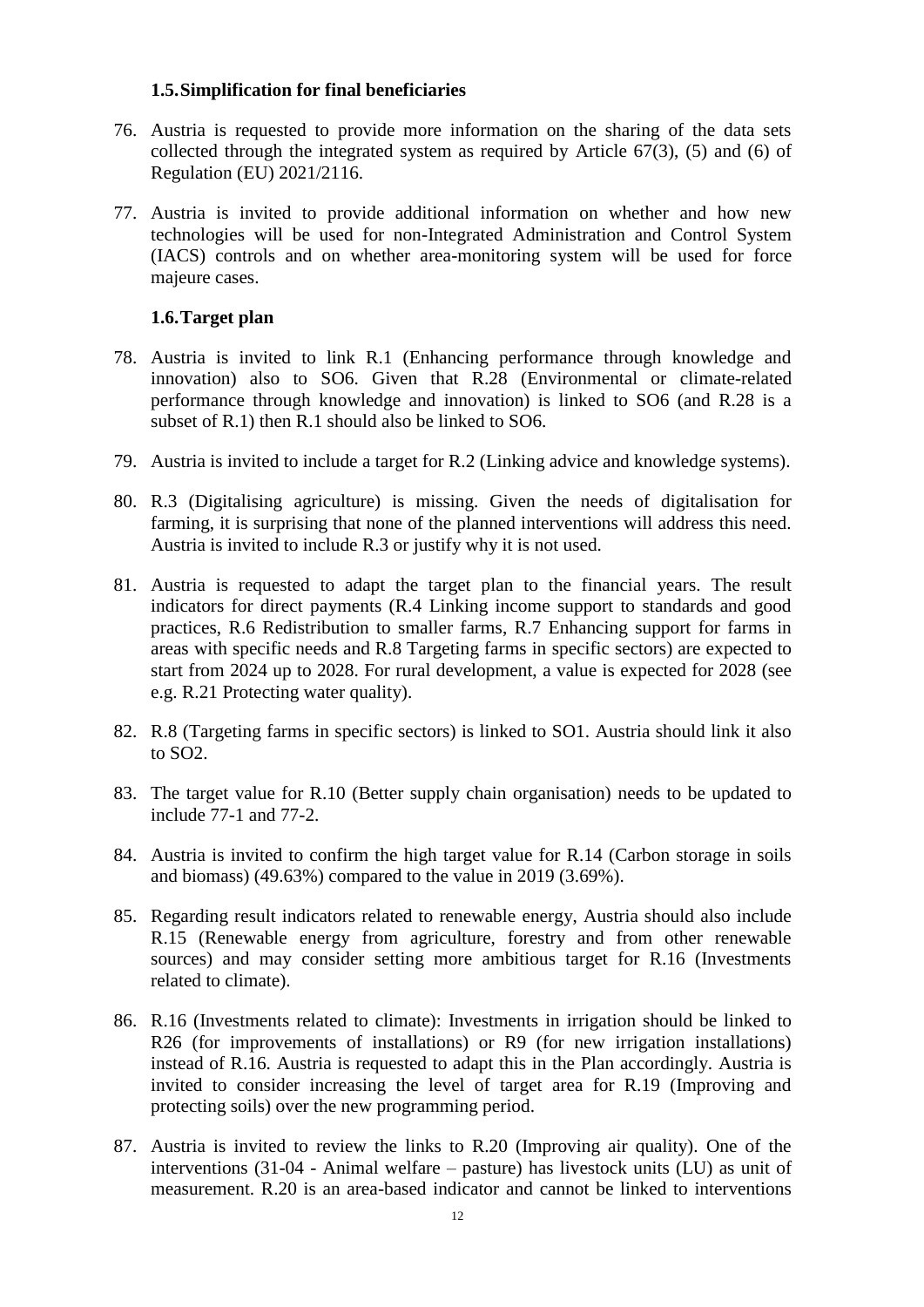paid per LU. The relevant indicator is R.13 (Reducing emissions in the livestock sector).

- 88. For indicator R.24 (Sustainable and reduced use of pesticides), it is not clear why the support for organic farming is not included in the list of interventions eligible for this result indicator. Austria is invited to include it.
- 89. R.25 (Environmental performance in the livestock sector) is linked to SO6: it should be linked to SO5 as well.
- 90. For R.26 (Investments related to natural resources), the indicated share of farms benefitting from productive and non-productive investment support related to care for natural resources should be significantly increased.
- 91. The Plan mentions a target of 22% for R.29 (Development of organic agriculture). The CAP can be a major enabler of the achievement of the national objective concerning the agricultural area under organic farming (30% by 2027). Within this context, the target of 22% for R.29 seems low. Austria is invited further enhance this target or to clarify how the target of 30% will be accomplished by national measures.
- 92. Considering the high share of unfavourable inadequate (40%) and unfavourable bad conservation status (48%) of agricultural habitats in Austria, as well as the significantly low share of landscape features as indicated under Ecological Focus Areas, Austria is invited to explain and possibly to increase the rather low value of the result indicator R.31 (Preserving habitats and species) with a target value of 21% while in the current programming period, 87% of the agricultural area are under commitments to improve biodiversity.
- 93. R.42 (Promoting social inclusion) is missing. However, it might be that this indicator will be fed once Local Development Strategies are known. Austria is invited to confirm this understanding.
- 94. R.43 (Limiting antimicrobial use): As Austria has planned support for organic farming and in view of the objective to reduce antibiotics use, Austria is invited to add R.43.

#### **2. OPERATIONAL ASSESSMENT**

- 95. Rural development support that is not covered by the exemption under Article 145 of the SPR must comply with the compatibility conditions set out in applicable State aid instruments. The most relevant State aid instruments in this context are the Agricultural Block Exemption Regulation (ABER), the State aid agricultural, forestry and rural areas Guidelines, the General Block Exemption Regulation (GBER) and *de minimis* Regulation (EU) No 1407/2013. Such support is subject to State aid procedures, in accordance with the State aid instrument chosen by the Member State.
- 96. For state aid in general: interventions where Austria indicates that the support will be in line with the Regulation (EU) No 651/2014 (General Block Exemption Regulation, GBER), Austria should ensure that the eligible beneficiary (with the exception of Article 1(4)(c) GBER) is not an undertaking in difficulty according to the definition in Article 2(18) GBER.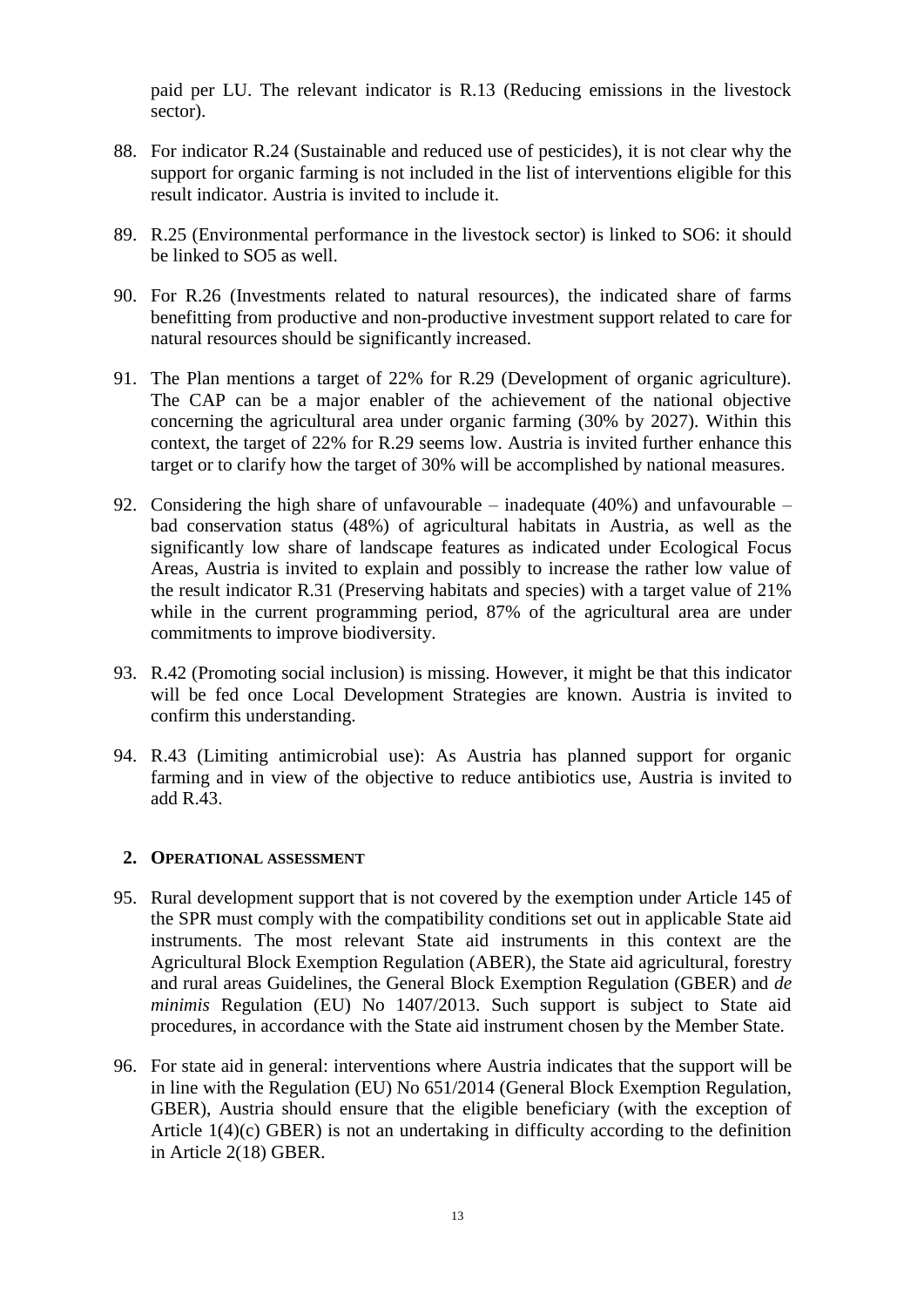- 97. In addition, Austria should ensure that the aid granted under the GBER has an incentive effect, meaning that the beneficiary has submitted a written application for the aid before work on the project or activity started, while taking into account relevant exceptions as set out in Article 6(5) GBER.
- 98. Since Regulation (EU) No 702/2014 (Agricultural Block Exemption Regulation, ABER), GBER and the State Aid Agricultural and Forestry Guidelines are currently under revision, Austria is invited to undertake any appropriate measures to adjust the existing schemes with the relevant state aid rules applicable once they are adopted.
- 99. In section 4.7.3 of the Plan, for activities falling outside the scope of Article 42 of the Treaty on the Functioning of the European Union (TFEU), there must be an exclusion of companies in difficulty or companies still having a pending recovery order following a Commission decision declaring an aid illegal and incompatible with the internal market, except in the cases mentioned in the applicable state aid rules.

# **2.1. Minimum ring-fencing**

- 100. Based on data provided in section 5 of the Plan, a higher amount than the minimum set out in Annex XII is reserved for young farmers. For each of the two types of interventions contributing to this ring-fencing, the amounts that are to be considered as necessary to meet the minimum ring-fencing requirements should be clearly indicated in the overview table of the financial plan (section 6.1). This information shall serve as a basis to establish the financial ceilings referred to in Article 95(4) and (5) of the SPR.
- 101. Austria should ensure in their Plan that 15% of the costs of the operational programme of the producer organisation must be earmarked for environmental and climate measures (Article  $50(7)(a)$  of the SPR). The Plan does not provide any figure proving that 15% are actually foreseen for environmental and climate measures.
- 102. Austria should ensure that at least 2% of expenditure under operational programmes cover the intervention linked to the objective referred to in point (d) of Article 46 and Article 50(7)(c) of the SPR).
- 103. Austria is invited to provide a breakdown of the financial data concerning the 5% of expenditure, as required by Article 60(4) of the SPR, which should be allocated to at least one action to achieve the objectives in favour of environmental protection and adaptation to climate change. This would better demonstrate whether Austria has taken this requirement into account.

#### **2.2. Common elements to several interventions**

#### *2.2.1. Definitions and minimum requirements*

- 104. Austria is requested to correct and specify several criteria regarding definitions and minimum requirements common to all interventions, including as regards maintenance of agricultural areas, young farmers, permanent crops, short rotation cycle and coppice, permanent grassland and poultry areas, amongst others.
- 105. In section 4.1.7, on the basis of quantitative and qualitative information, Austria is required to provide a justification as to how the thresholds set ensure the reduction of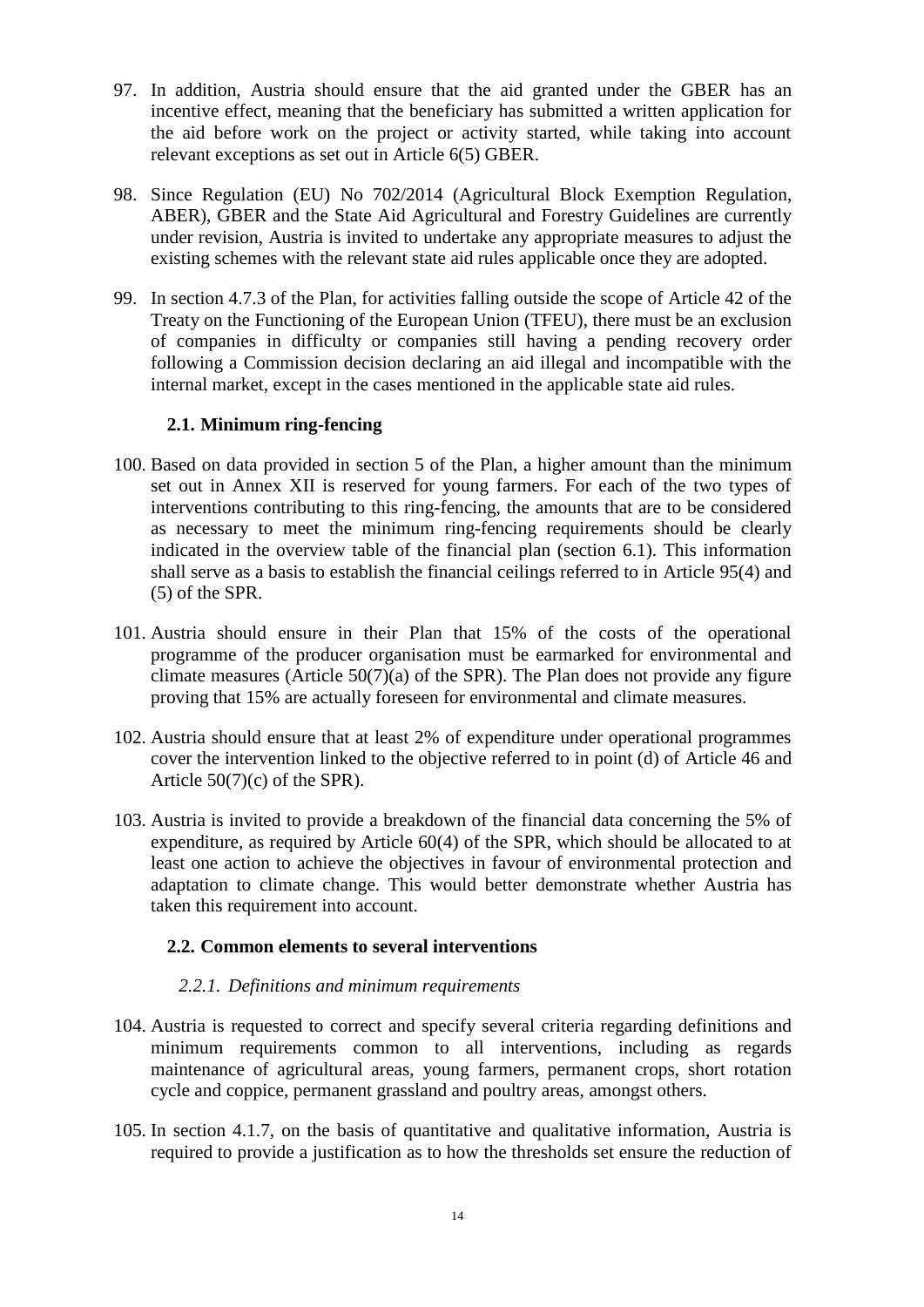administrative burden and contribute to the objective of supporting 'viable farm income'.

*2.2.2. CAP network*

106. Austria is invited to specify the structure and governance of the future CAP network.

*2.2.3. Coordination of EU funds*

- 107. The description in section 4.5 on coordination, demarcation and complementarities is insufficient to give the overview required in Article  $110(d)(v)$  of the SPR. Austria is invited to provide a comprehensive description of how EU funds and initiatives active in rural areas work together with and concretely contribute to the Plan, also in addressing the identified needs that are not or are partially funded by the Plan. These funds include, in particular, the European Regional Development Fund (ERDF), the European Social Fund Plus (ESF+), the Recovery and Resilience Facility (RRF), the Digital Europe Programme (DEP), the Connecting Europe Facility (CEF2 Digital), the Programme for the Environment and Climate Action (LIFE) and Horizon Europe.
- 108. Austria is invited to include a description of how the Partnership on sustainable food systems for people, planet and climate is supported through the Plan's interventions.

# **2.3. Interventions and baseline**

*2.3.1. Conditionality* 

# **GAEC 2**

109. Austria will implement GAEC 2 from 2023 based on relevant requirements considering carbon rich soil and including potential habitat. Nevertheless Austria is requested to provide further clarification on the final step for the mapping exercise and the corresponding layer in the Land Parcel Identification System (LPIS).

# **GAEC 4**

110. The Commission notes that the required minimum width of 3 m for buffer strips will be applied as a general rule, and a wider width will continue to exceptionally apply in limited specific cases, in accordance with the WFD. However, in the on current programming period a wider width of 10-20 m seems to be applied across all areas. Austria is requested to explain this change, which seems to be a reduction in ambition.

# **GAEC 5**

111. The GAEC rules focus on slope areas (over 15% inclination) including permanent crops that show signs of erosion based on mapping. However, while slope gradient is a factor that needs to be taken into account under the SPR, it is not the only one having an impact on soil erosion. Austria is requested to consider other areas at risk of erosion on land with a lower slope gradient for applying the tillage management practices. Austria is further requested to provide information on how practices used to prevent soil erosion will be selected and carried out by farmers.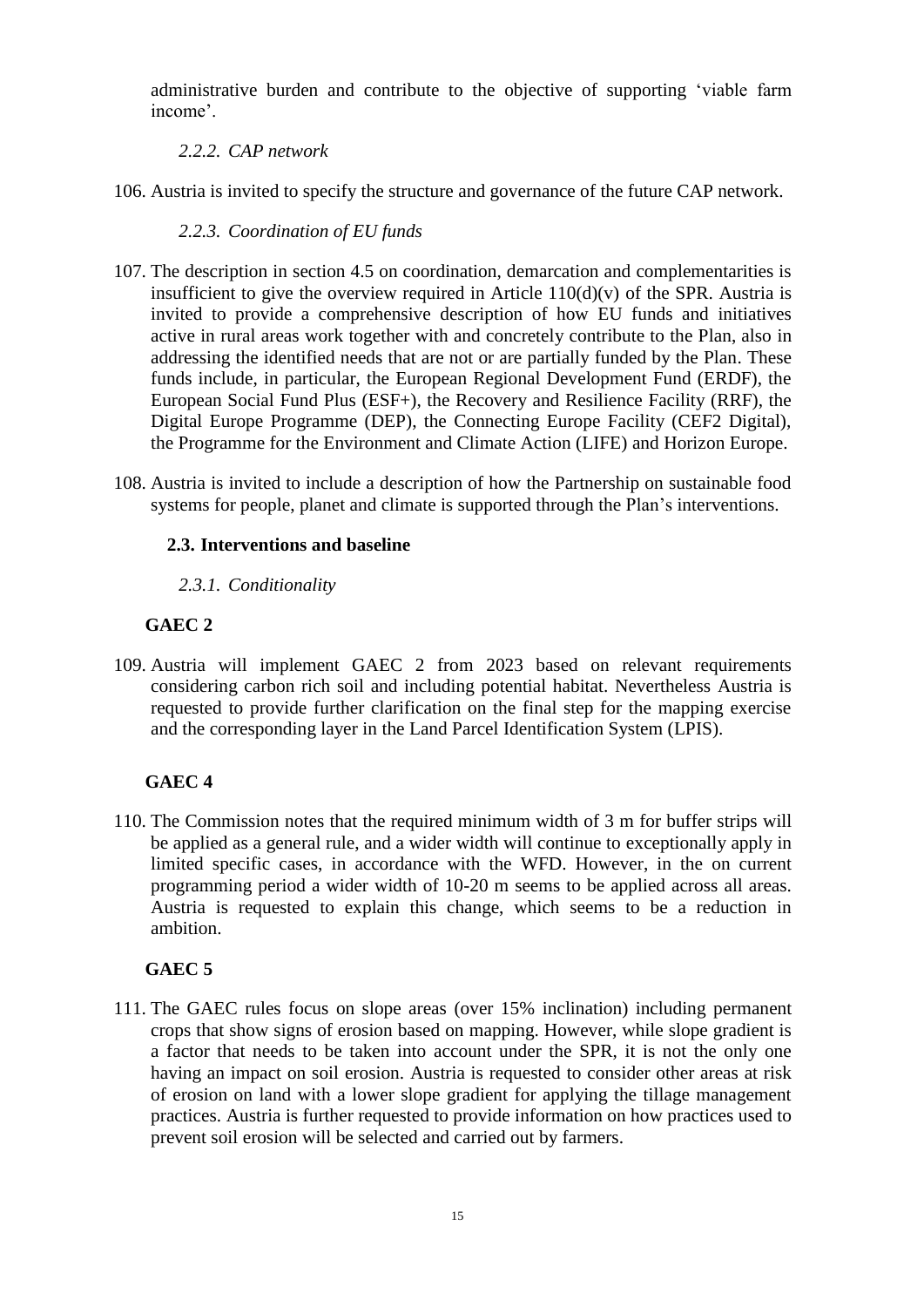# **GAEC 6**

112. The types of soil coverage as proposed by Austria are relevant and the defined sensitive periods can be accepted. However, Austria needs to protect all land types including arable land and permanent crops without only considering the slope gradient. Austria is therefore requested to adapt this GAEC accordingly, in order to plan a more comprehensive scope of GAEC 6 in particular to require a coverage for all arable land.

# **GAEC 7**

- 113. Austria has introduced crop rotation only for some specific crops and crop diversification as an additional rule applicable for the whole territory, which is not in line with the SPR. Austria is requested to reinforce and improve the requirements under crop rotation and make sure they are listed in the relevant box in the System for Fund Management in the European Union (SFC). As the list of crops to which this GAEC applies is too limited, further justification are needed on the crops concerned selection as well as exemptions from it.
- 114. The proposed exemption of certain proportions of a holding's area under this GAEC lower the crop rotation potential, and derogations for farms with less than 20 hectares arable land are not in line with the SPR, which does not provide for such derogation.
- 115. This standard mainly addresses crop diversification, which has a smaller impact on soil fertility and soil biodiversity than long crop rotations. Austria is invited to revise the requirements of GAEC 7 in order to promote a sequence of several crops over a larger area.

# **GAEC 8**

116. Austria is requested to provide an indication of the characteristics of the landscape features selected, including the minimum/maximum size, where relevant, and the conversion and weighting factors. In particular, weighting factors capture the contribution of eligible elements to GAEC's objective. The Commission considers it necessary to set weighting coefficients as the impact of the variety of landscape features and non-productive areas on biodiversity might be very different (i.e. between a hedge, an isolated tree, or a ditch). We further regret the possibility of allowing for pesticide use on annual fallow land as from the time of conversion and ask Austria to allow conversion only by mechanical or thermal practices.

# **GAEC 9**

117. The Commission would like to remind Austria that according to Annex III to the SPR the ploughing of sensitive grassland is prohibited, while Austria introduces the possibility of ploughing up to 3 ar of environmentally sensitive grassland. Even though this is a fairly small area, the Commission considers that environmentally sensitive grassland should receive the best possible protection under the CAP and Austria is invited to align this GAEC with legal requirements.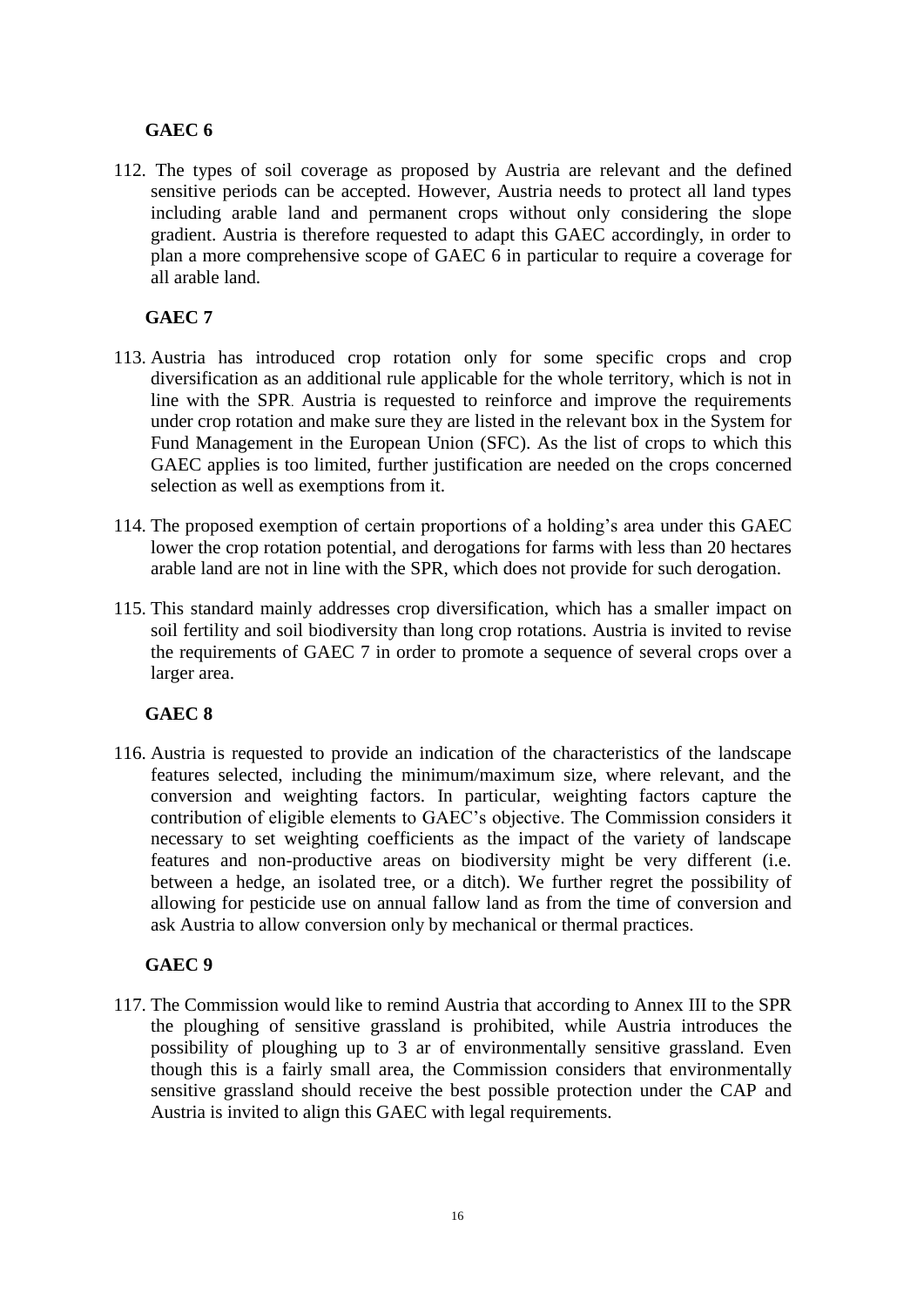#### *2.3.2. Assessment per type of intervention or intervention where necessary*

#### *2.3.2.1.For direct income support*

- 2.3.2.1.1.Basic Income Support for Sustainability (BISS) (Articles 21-28 of the SPR, section 5 of the Plan)
- 118. The justification provided for the difference in support between different groups of territories explains why a differentiation is needed, but does not allow to assess whether the provided unit amounts are appropriate in relation to the need. Austria is invited to develop the justification further.
- 119. Austria is invited to justify the unit amount better. The planned unit amount should primarily be justified on the basis of the analysis of the income needs.
- 120. Austria is requested to reconsider the variation of the unit amount provided for BISS. The variation percentages are considered to be very high and are not adequately justified. The justification of the unit amount on the one hand, and of minimum and maximum unit amounts on the other hand should be linked. For each group of territories, these justifications should primarily be based on data related to the needs which the relevant interventions want to address. Elements of uncertainty leading to a risk of unspent funds can be added to justify the variation. However, these elements must also be explained and where possible based on data, e.g. related to past experience related to under-execution.
	- 2.3.2.1.2.Complementary Redistributive Income Support for Sustainability (CRISS) (Article 29 of the SPR, section 5 of the Plan)
- 121. In addition to the observations in section 1.1.1., Austria is requested to reconsider the variation of the unit amount provided for CRISS. The variation percentage is considered to be very high and not adequately justified. The explanations provided by the Commission above on the variation of the unit amount with regard to BISS are also valid for CRISS. .
- 122. Austria is invited to ensure and justify that the different thresholds defined under the CRISS address sufficiently the redistribution needs**.**
	- 2.3.2.1.3.Complementary Income Support for Young Farmers (CISYF) (Article 30 of the SPR, section 5 of the Plan)
- 123. Austria is invited to specify the requirement of "newly-set up".
- 124. Austria is requested to explain whether and why this intervention complies with the relevant paragraph of Annex 2 of the World Trade Organization (WTO) Agreement on Agriculture as indicated by Annex II SPR (respectively paragraph 6 or 5 depending on whether Austria's' BISS payment is based on payment entitlements or not).
	- 2.3.2.1.4.Eco-schemes (Article 31 of the SPR, section 5 of the Plan)
- 125. Austria is requested to amend and enforce further elements of the eco-schemes: The short minimum duration period for V1 under eco-scheme 31-01 is not considered to be adequate to provide significant environmental benefits. Austria is requested to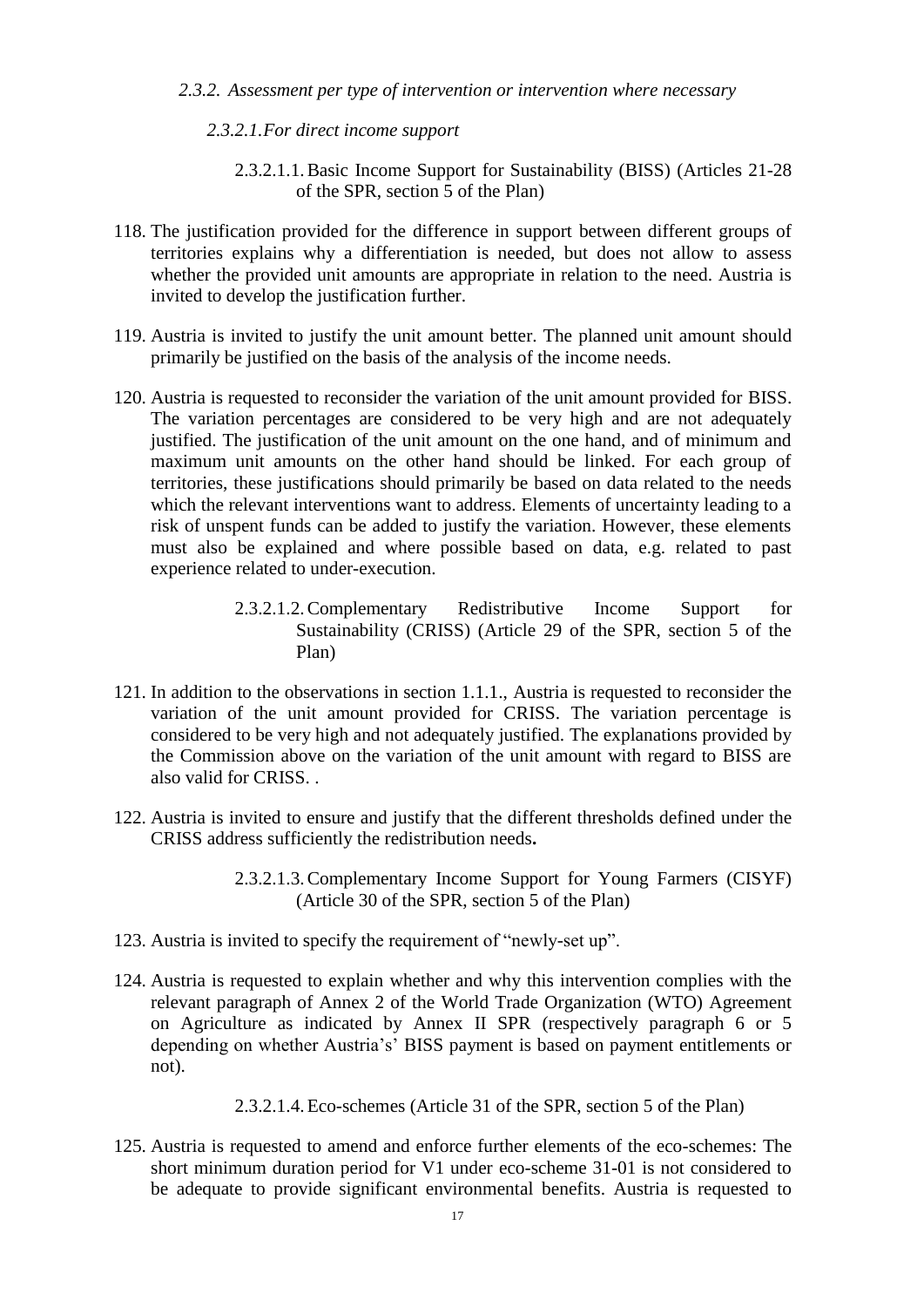provide further explanations on the environmental benefit, or prolong the duration period for V1 or to reduce the proposed premium.

- 126. Under eco-scheme 31-02, the minimum duration of 35 days for catch crops is considered to be too short to provide environmental benefits, especially if the latest possible date for sowing (15.10.) is used. The ban of mechanical management like mulches should be prohibited until at least end of January (instead of end of October) if catch crops remain over the winter. Under eco-scheme 31-03, a ban on the use of plant protection products needs to be specified as this is also the case for other schemes.
- 127. The additional contribution of both eco- scheme 31-01 and 31-02 should be better explained as regards the output (number hectares expected) in relation with the potential need of green cover (based on the current situation). Austria is asked to explain what will the impact of eco-scheme 31-02 (requirement of at least 85 % of coverage at farm level) will be compared with the current percentage coverage in Austria depending on farming system and a possible overlap with GAEC 6.
- 128. As regards the risk of double funding of commitments for eco-scheme 31-03 and for intervention 70-10 Abstaining from the use of insecticides, there seems to be a possible overlap as regards supplements for the use of biological control. Austria is asked to give more indication on the calculation of premium and the reduction of the premia of 50% as foreseen in the Plan.
- 129. Austria links eco-scheme 31-03 to R.12 (Climate adaptation), R.14 (Carbon storage in soils and biomass), R.19 (Improving and protecting soils) and R.21 (Protecting water quality). The only link which seems justified is the one between eco-scheme 31-03 and R.19. Austria is asked to clarify the link of other result indicators or to correct this reference.
- 130. The purpose of the eco-scheme 31-04 Animal welfare pasture is welcome in relation with animal welfare and the reduction of ammonia emissions. However, some requirements need to be reinforced or be better justified. Austria is invited to justify or revise the minimum period of 120 days in relation with the usual grazing period in Alpine pastures and is asked to consider to introduce a maximum density to avoid overgrazing and unsustainable nutrient input.
- 131. As regards the selection of result indicators, the scheme is not area-based, thus the link to R.20 (Improving air quality) is to be removed. This eco-scheme promotes outside grazing, thus the link to R.44 (Improving animal welfare) is justified. However, there are no other requirements than a minimum number of days grazing outside (e.g. no maximum density) that would justify a link to R.13 (Reducing emissions in the livestock sector).
	- 2.3.2.1.5.Coupled Income Support (CIS) (Article 32-35 of the SPR, section 5 of the Plan)
- 132. Austria is invited to improve the consistency of justification underpinning the CIS interventions, also across the relevant sections of the Plan (i.e. the basis is the difficulty undergone by the eligible sectors, namely beef and veal, and sheep and goat).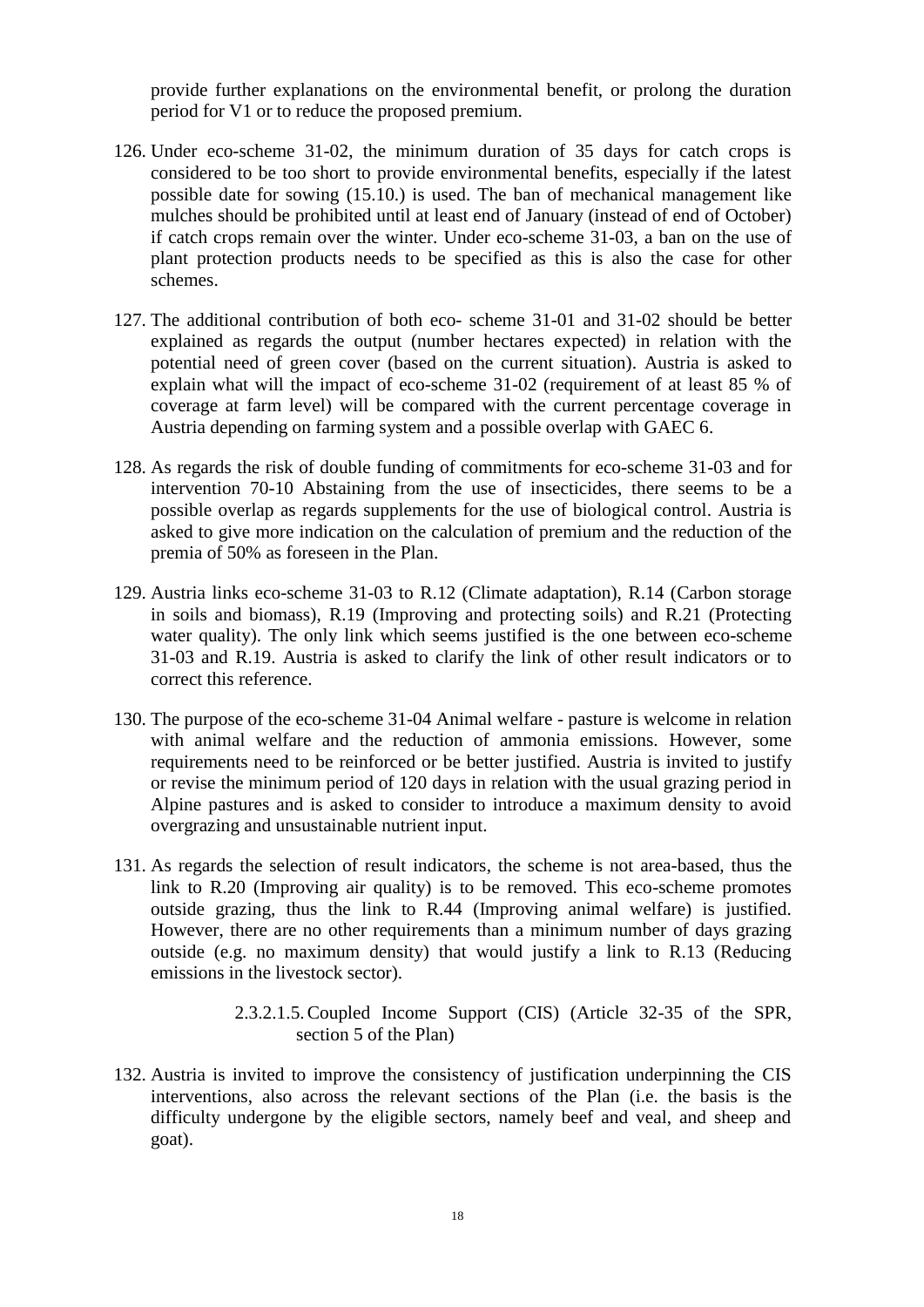- 133. The difficulty of the targeted sectors is justified based on the decreasing number of animals grazing on alpine pastures. Other elements that would help to strengthen this justification could include, where applicable, declining operational margin/low profitability, income volatility or increase in input costs (note that all these elements are to be underpinned by statistical evidence).
- 134. The identification of the difficulty remains at the discretion of Member States (e.g. it could be identified at the level of a sector as a whole, while targeting only a specific part of this sector – animals grazing on Alpine pastures).
- 135. Austria is invited to further elaborate on the aim of CIS so as to show how these interventions will help addressing the difficulties encountered by the supported sectors and productions or specific types of farming therein by improving competitiveness, quality, and/or sustainability. The underlying rationale is to trigger improvement in the longer term along one or several of the three above-mentioned dimensions (for instance, by providing incentives to breeds with higher meat yield, directing focus on quality schemes or targeting extensive production systems with up to 1.4 LU/ha).
- 136. In order to address efficiently difficulties and improve the competitiveness and sustainability of the sector and to avoid that the proposed CIS interventions lead to a deterioration of the environmental and climate situation (e.g. resulting from intensification of livestock farming), Austria is requested to clarify the interplay between CIS and other support decisions under the Plan and to improve, if relevant, the CIS interventions' targeting (e.g. eligibility conditions for specific types of farming within a sector and CIS adapted to different local context).
- 137. In particular, Austria is invited to clarify whether any eligibility conditions in terms of number of LU/ha apply to ensure that extensive grazing is encouraged and if so, include them in the relevant section.
- 138. As such, the objective of maintaining Alpine pastures could be also achieved via higher BISS payment for Alpine pastures (e.g. by keeping CIS funds in BISS allocated to this specific territory – this would also offer a possibility for administrative simplification given that no coupled payments would be implemented in this case).
- 139. The unit rate and its variation are to be further clarified in light of the targeted sectors' income needs and the aim of CIS interventions (i.e. what is the rationale behind the assumed 10% variability - the risk of unspent funds, if relevant, should also be substantiated).
- 140. Note that, besides result indicators R.4 (Linking income support to standards and good practices) and R.8 (Targeting farms in specific sectors), CIS interventions could also be linked to R.6 (Redistribution to smaller farms) and R.7 (Enhancing support for farms in areas with specific needs).
- 141. Austria is invited to consider grouping all CIS intervention into one single intervention with various unit amounts given the fact that the underlying rationale is identical.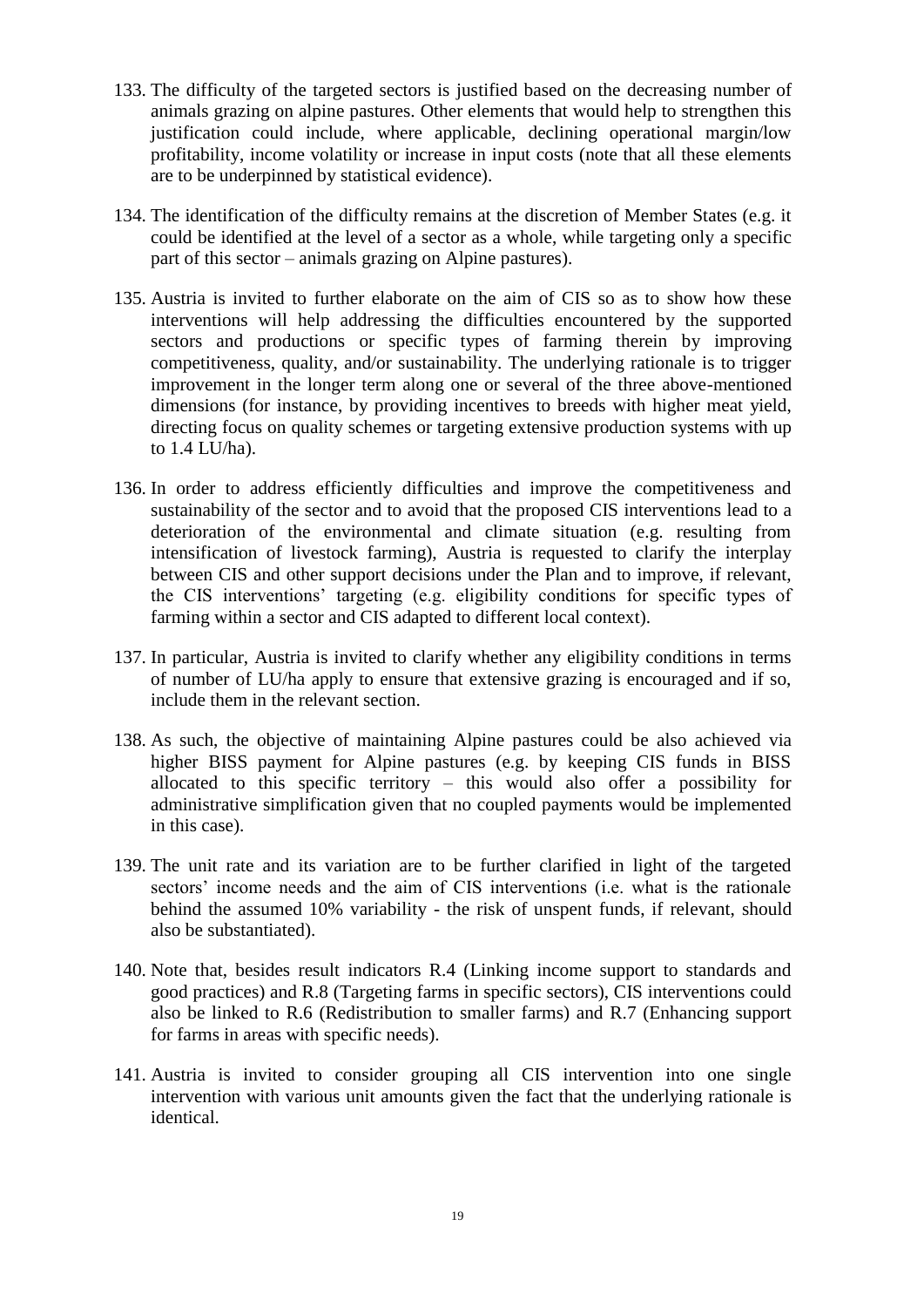#### *2.3.2.2.For sectorial interventions*

2.3.2.2.1. Fruit and vegetables

- 142. Austria is invited to reconsider a link to SO3 and the cross-cutting objective to ensure consistency amongst all result indicators across the interventions with the SPR.
- 143. Austria is invited to explain why the target value of R.11 (Concentration of supply) (20.6%) is significantly lower than currently (35% in 2019).
- 144. Austria is invited to verify and properly describe in the Plan how all additional requirements set out in Regulation (EU) 2022/126, for instance, the percentage for minimum water savings (Article 11(4)(a) of Regulation (EU) 2022/126), are to be addressed.
- 145. Austria is invited to complement Chapter 6 'Form and rate of support/amounts/calculation methods' as this chapter should contain the elements described in Article 52 of the SPR.
- 146. On chapter WTO, it is not sufficient to indicate the compliance with the relevant paragraph 12 of WTO, Annex 2. Austria is invited to add a short paragraph explaining how this compliance is ensured, especially in regards to the paragraph 12 "requirement to limit payments to cost incurred or income forgone".
- 147. Austria should ensure that operational programmes should include three or more actions (80% of member of producer organisation rule) linked to the objectives referred to in points (e) and (f) of Article 46 of the SPR (Article 50(7)(b) of the SPR).
- 148. Austria should make sure that the interventions within the types of interventions referred to in Article  $47(2)$ , points  $(f)$ ,  $(g)$  and  $(h)$  of the SPR, do not exceed one third of the total expenditure under operational programmes (Article 50(7)(d) of the SPR).
- 149. Austria is invited to note that in accordance with Article 156 of the SPR the sum of all payments made during a given financial year for a sector - irrespective for which programme and under which legal base those took place - cannot exceed the financial allocations referred to in Article 88 of the SPR for that given financial year for that sector.
- 150. As regards the type of interventions in certain sectors defined in Article 42 of the SPR, expenditure that will be paid in 2023 or in the subsequent financial years relating to measures implemented under Regulation (EU) No 1308/2013 for these same sectors, shall not be entered in the Annual indicative financial allocations under Section 5 or in the Financial Overview table under Section 6 of the Plan.

#### 2.3.2.2.2.Apiculture

- 151. Austria is invited to adapt the annual indicative financial allocations under Section 5 SFC to the planned amounts in the Financial Overview table under SFC Section 6, as they need to be coherent.
- 152. Austria is invited to describe under section 3.5.2, a reliable method for determining the number of beehives in the territory ready for wintering from 1 September  $-31$ December as required under Article 37 of Regulation (EU) 2022/126 ; include an analysis of the sector which leads to the needs identified and justification of the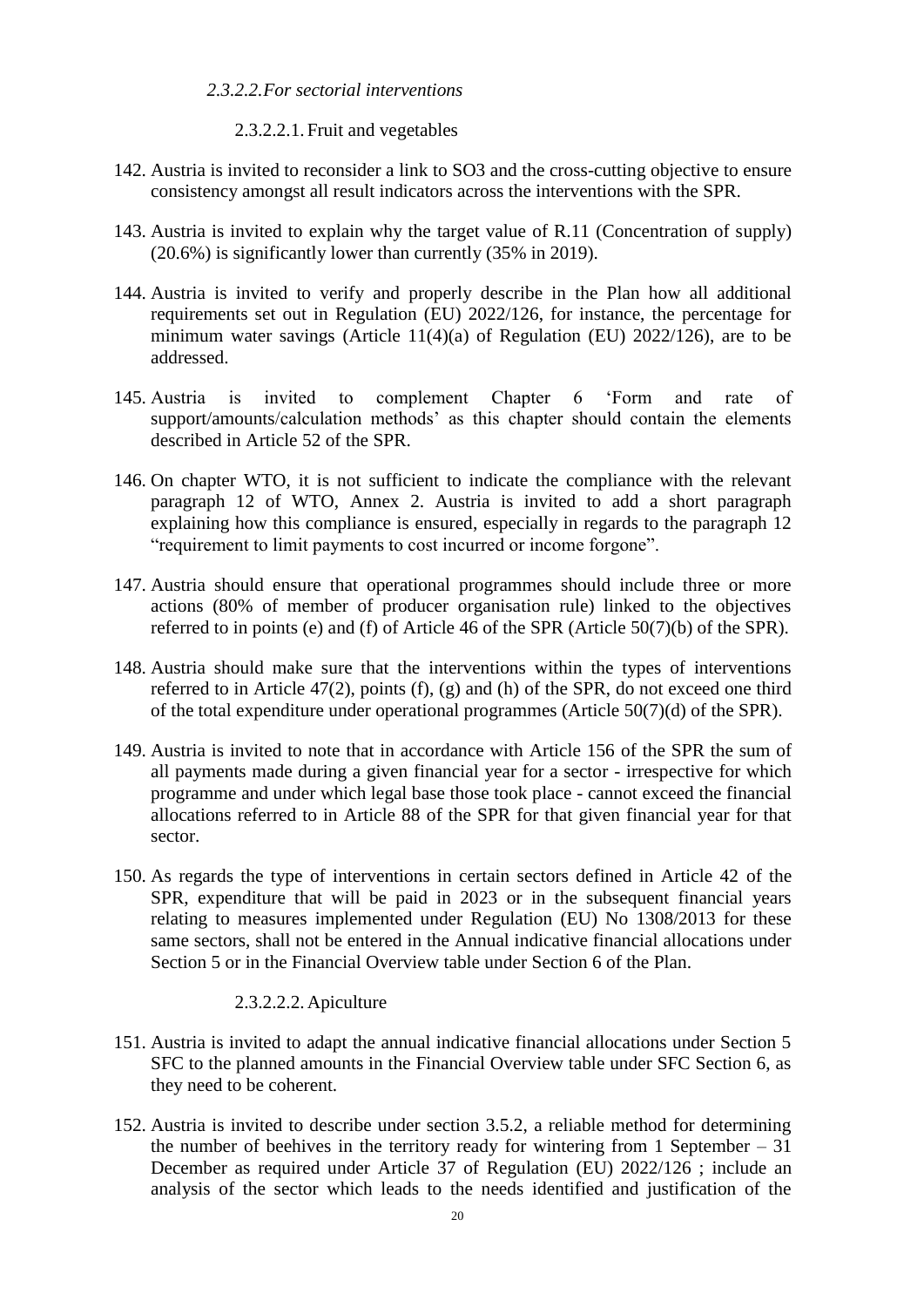interventions in section 3.5.2; explain how the sectoral interventions contribute to the related SOs; outline in section 5 "Specific design, requirements and eligibility conditions of the intervention" how the interventions described contribute to sectoral and SOs; improve the description of the interventions and eligible expenditure providing a more comprehensive explanation of the intervention and supported actions including a few examples of eligible expenditure which goes beyond the quoted "personnel and/or material costs, investment costs; clearly describe how the planned Unit amounts were determined and what they refer to vis-a vis the outputs, avoiding repetition and clarify what the planned outputs correspond to (the link to the information in section 6 "Forms and rate of support" should be evident); ensure that support is provided for eligible expenditure in compliance with the provisions of the relevant regulations in particular those in Regulation (EU) 2022/126; provide a clear demarcation with the European agricultural fund for rural development (EAFRD) funded interventions.

153. Austria is invited to ensure that the indicative financial allocation for 2023 takes into account any planned expenditure for the implementation of measures under the National Apiculture Programme 2020-2022 during the extension period from 1 August – 31 December 2022; and revise the information in Table 5.2.10 for each intervention and sectoral table 6.2.2, to include the Total Public expenditure for the Planned unit amounts and Indicative financial allocations in the updated SFC tables.

#### 2.3.2.2.3.Wine

- 154. Concerning the "Promotion" intervention, Austria should clarify the eligibility conditions applying to public bodies and align them with the requirements of Article 40(3)(b) of Regulation (EU) 2022/126. Concerning the "Restructuring and Conversion" intervention, it should be clarified whether Austria plans to finance also replanting of vineyards following mandatory grubbing-up for phytosanitary reasons in line with Article 58(1)(a)(iii) of the SPR, in which case Article 41 of Regulation (EU) 2022/126 shall be respected.
- 155. Austria is invited to link intervention 58-02 also to result indicator R. 39 (Development of rural economy).

#### *2.3.2.3.For rural development*

- 2.3.2.3.1.Observations common to all rural development interventions
- 156. Austria is requested to include a revision clause according to Article 70(7) of the SPR in all relevant interventions under Article 70 of the SPR (including organic farming, animal welfare) in section 4.7(c) (elements common to several interventions), or for each Article 70 of the SPR intervention in section 5.
- 157. Austria is requested to adapt the length of commitments in line with Article 70(6) of the SPR or provide a thorough justification why shorter commitments are sufficiently achieving environmental benefits.
- 158. The certification of payment calculations, in accordance with Article 82 of the SPR, is to be provided in an annex to the Plan.
- 159. Austria should reconsider the use of modulation in payments for agri-environmentclimate commitments, considering that the calculation of premia has been based on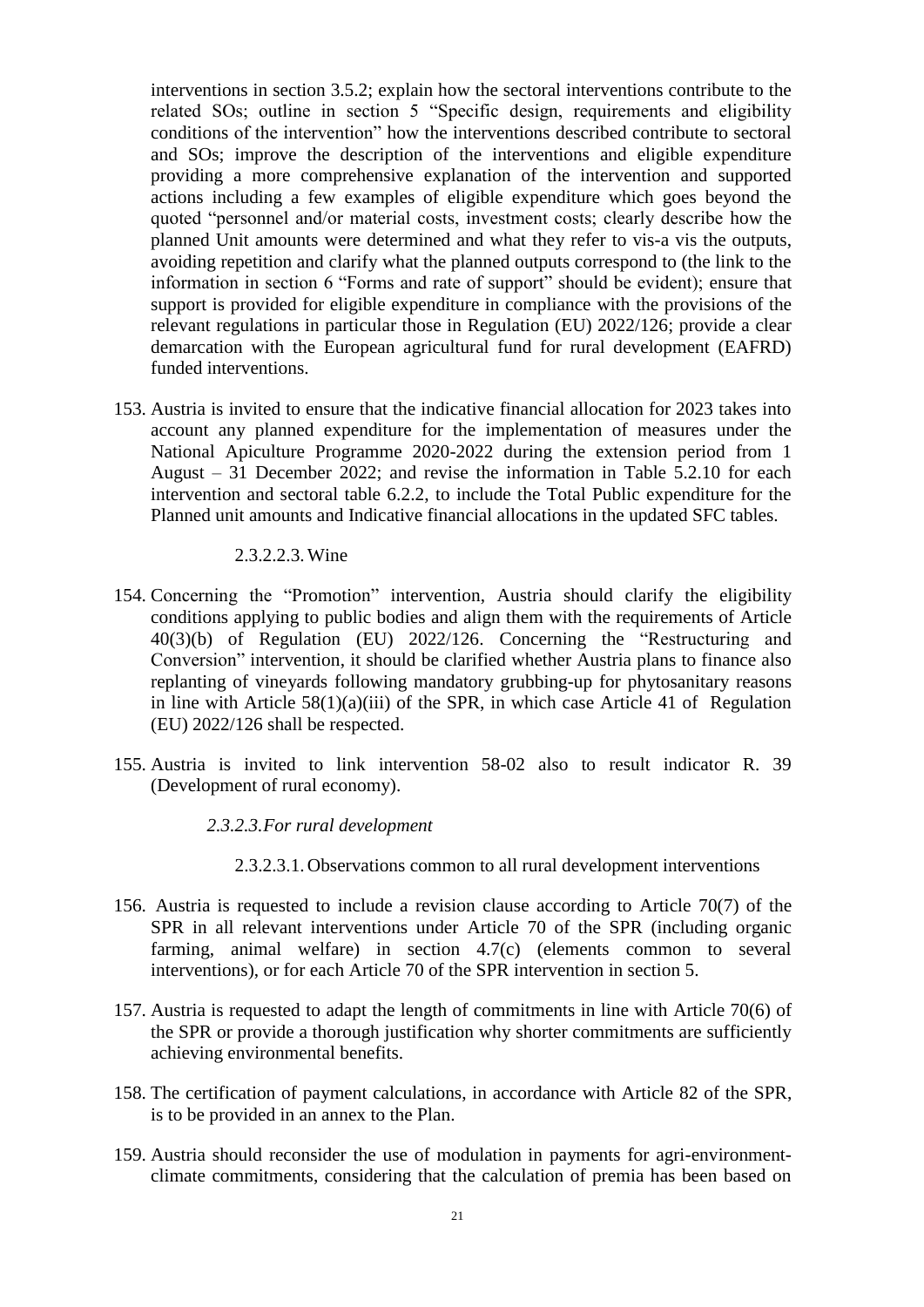costs incurred and income foregone, and to ensure that the environmental and climate targets set are reached through a high participation in these interventions.

- 160. For certain interventions under Article 70 of the SPR and the Natura 2000 payments (Article 72 of the SPR) Austria is requested to revise table 12 and 13, since a single average unit amount for a considerable number of different commitments with different premia does not seem justifiable. A thematic grouping of unit amounts linked to the relevant result indicators could be envisaged.
- 161. Some of the maximum unit amounts provided seem too high compared to the average unit amount and need to be reviewed.
- 162. Article 70(8) of the SPR lays down that for agri-environment-climate commitments or commitments to convert to or maintain organic farming practices and methods as laid down in Regulation (EU) 2018/848, a payment per hectare has to be established. However, some interventions use payment per different units, while output indicators remain in hectares. A conversion matrix from Euro/other unit to Euro/ha should be included in the section on the range of support at beneficiary level.
	- 2.3.2.3.2.Management commitments (Article 70 of the SPR, section 5 of the Plan)

#### **70-01 Environmentally sound and biodiversity promoting management (UBB)**

163. The intervention includes payments by landscape feature and payment by farm (for monitoring). It should be noted that according to Article 70(8) of the SPR, Member States shall establish payments per hectare (in duly justified cases support can be granted as a lump sum).

#### **70-02 Organic farming**

- 164. The links of the intervention to the result indicators are justified and follow largely the recommendations. As to the result indicator R.34 (Preserving landscape features), it is understood that it is linked to the additional option which can be selected within the organic farming intervention. It should be counted only for those grants to beneficiaries, who actually include these options. In case the support is for farming systems including livestock husbandry, also indicators R.43 (Limiting antimicrobial use) and R.44 (Improving animal welfare) are relevant.
- 165. Possibilities to combine support for organic farming with other agri-environment climate commitments under Article 70 of the SPR and the specific provisions to avoid double funding of parts of the commitments should be outlined.
- 166. Austria should explain why in 2027 the area supported (O.17) will decrease after a steady increase in the years before and how this will affect the own targets set for Austria.

#### **70-03 Limitation of income-increasing resources**

167. Austria should explain whether the maximum quantity of nitrogen of 170 kg N/ha applicable to the entire agricultural area of the holding also takes into account organic manure from outside of the farm, compost according to Regulation (EU) 2018/848, and biogas slurry.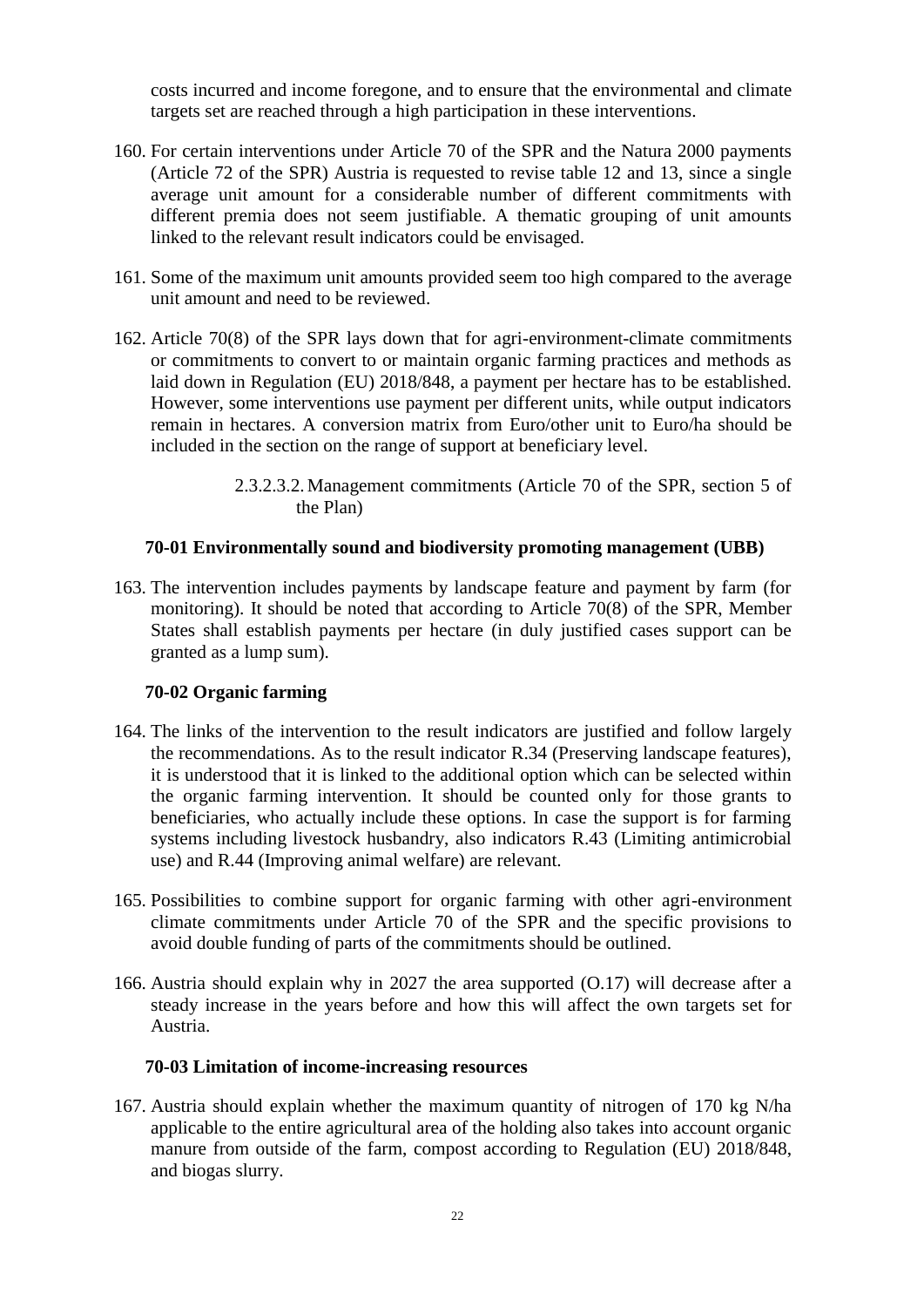- 168. A clarification should be provided regarding the prohibition of the fertiliser acceptance agreements, e.g. in cases when organic manure from outside of the farm is applied.
- 169. Austria is asked to improve the description of the link between the requirements under statutory management requirements (SMR) 2 and the intervention in order to demonstrate the level of ambition, and to clarify whether the intervention is also applicable in nitrate contaminated areas (vulnerable zones) as no exclusion/ limitation of this intervention in nitrate contaminated areas seems to have been specified.
- 170. Since the intervention does not contain any restrictions on the use of plant protection products in vine, fruit tree and hops areas it should be explained whether this intervention can be combined with interventions 70-9 and 70-10.
- 171. This intervention should refer also to results indicator R.20 (Improving air quality) and need B21 (Reduction of air pollutants from agriculture) as the fertiliser use also links to ammonia emissions (co-benefit). Austria is asked to provide information on the decreasing area output indicator as of the year 2026 and the stagnation in the years 2023 – 2025.

# **70-04 Hay economy**

172. This measure should be enhanced to provide a higher environmental ambition as national evaluation studies showed significant limitations of these measures concerning its positive impacts for biodiversity.

# **70-08 Application of liquid manure and slurry separation close to the ground**

- 173. The general description of the intervention design mentions that in addition to a reduction of ammonia emissions, a reduction of GHG emissions would take place through this intervention. Austria should clarify how GHG emissions reduction will be achieved in order to strengthen the link between this intervention and result indicator R.14 (Carbon storage in soils and biomass).
- 174. Depending on the technique used, incorporation of the liquid manure might need to be performed. Since the national Nitrate Action Programme lays down the periods for incorporation into the soil, it should be clarified whether the calculation of the premium for those techniques includes the costs of incorporation into the soil.
- 175. The intervention should be complemented with additional conditions regarding lowemission manure storage/management and rapid field incorporation of manure other than slurry.

#### **70-11 Use of beneficial specimens in protected cultivation**

176. The Commission welcomes the approach to reduce the use of pesticides, but wants to emphasize the need to ensure that natural enemies are not invasive species or will not cause any further environmental problems when released.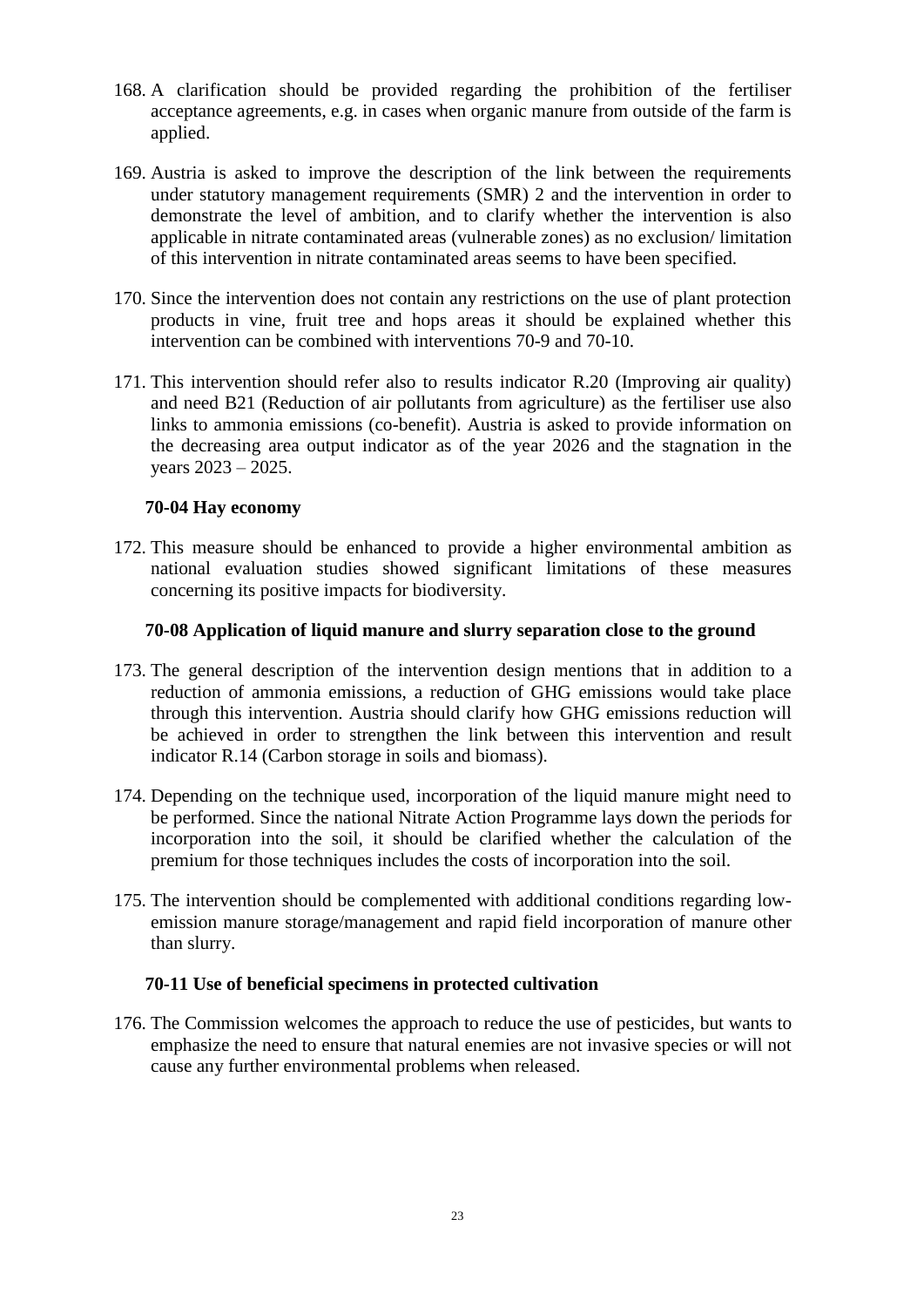### **70-12 Mountain pasture management**

- 177. Austria should consider an opportunity of introducing a low-level entry requirement of a grazing plan, besides the top-up of nature conservation to further improve pasture management on alpine pastures.
- 178. Austria is invited to provide further information on stocking densities to ensure that overgrazing is avoided.

# **70-13 Animal welfare — shepherding**

179. Considering the current dynamics of the wolf populations in Austria and neighbouring countries, the current description of the requirements under "Option Behirtungszuschlag" certainly needs further strengthening. Thus, Austria is invited to provide further information on how to adequately address the need to protect the livestock against predation.

# **70-15 Humus retention and soil protection on breakable grassland**

180. Austria is requested to revise this intervention on breakable grassland to make it more effective for instance by extending the target region or omitting the eligible criteria in relation to the slope.

#### **70-16 Nature conservation**

- 181. Austria is requested to clarify whether the proposed top-up only applies to protected habitats located in Natura 2000 sites (or also to those outside Natura 2000 sites).
- 182. Austria is asked to demonstrate that the level of the proposed top-up is a sufficiently attractive incentive for the management of protected habitats such as hay meadows, even where these are located in regions with high intensification pressures (such as lowland areas with dairy production).
- 183. The Commissions recalls that according to Article 70(8) of the SPR, Member States shall establish payments per ha (in duly justified cases support can be granted as a lump sum).

#### **70-17 Results-oriented management**

- 184. The Commission recalls that in duly justified cases support under Article 70 of the SPR can be granted as a lump sum and is invited to consider this possibility for the option of the regional nature conservation plan.
	- 2.3.2.3.3.Areas of Natural Constraints (Article 71 of the SPR, section 5 of the Plan)
- 185. The link to the national list of the designated local administrative units and to the map of Areas of Natural Constraints (ANC) must be provided for each category of areas referred to in Article 32(1) of Regulation (EU) No 1305/2013.
- 186. A single average unit amount covering all ANC categories and the differentiation based on farming systems or severity of constraint is not justifiable. An average unit amount should be provided for each ANC category, i.e. mountain areas, areas facing significant natural constraints and other areas affected by specific constraints. In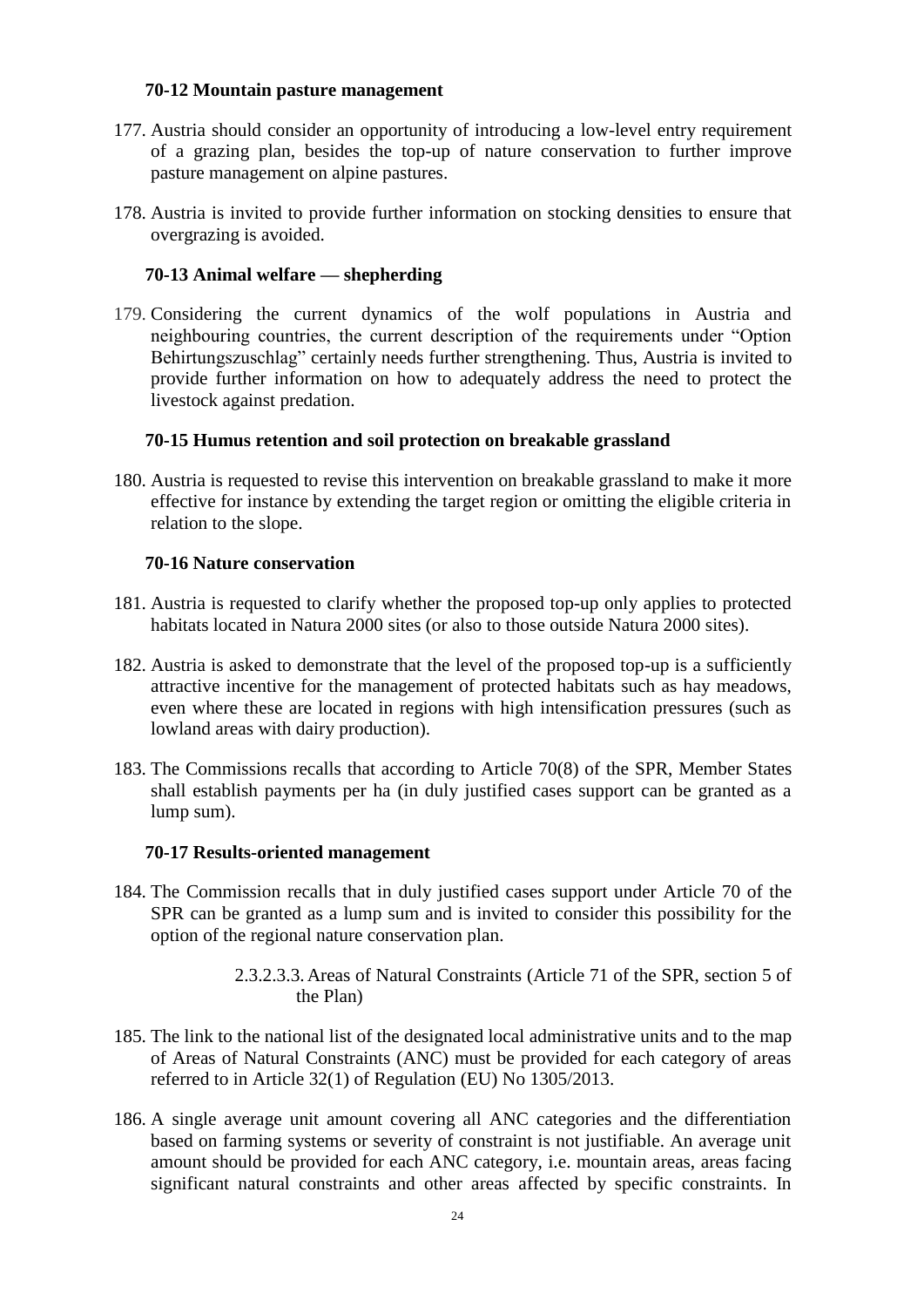addition, the explanation and justification related to the value of the unit amount should be completed, since the support is subject to degressivity and differentiation based on farming systems or severity of constraint.

- 187. The financial table with output should be revised since information is missing and appears to be inconsistent.
	- 2.3.2.3.4.Natura 2000/WFD payments (Article 72 of the SPR, section 5 of the Plan)
- 188. Due to its dual nature (income support fostering acceptance of Natura 2000/ WFD restrictions) the interventions should also be linked to SO5 (WFD payments) and SO6 (Natura 2000 payments) in addition to SO1. For monitoring purposes, a link to O.13 is necessary. Some elements need to be completed in the description of the intervention, including an indication whether full or partial compensation is provided.
- 189. The Plan should specify that the legal restrictions are not based on the Natura 2000 status of the land parcels per se, but on additional national protection statuses (such as Naturschutzgebiet) for certain grassland areas within certain Natura 2000 sites.
- 190. Austria is invited to clarify why the requirements of the intervention 70-14 are part of the baseline for this intervention.
	- 2.3.2.3.5.Investments, including investments in irrigation (Article 73-74 of the SPR, section 5 of the Plan)

#### **73-01 Investments in agricultural production**

- 191. Austria is requested to further clarify certain eligibility conditions with respect to mixed projects and investments in renewable energy. The Commission recalls that, in line with Article 73(5) of the SPR, EAFRD support for investments to meet new requirements can only be granted for 24 months from the date on which they become mandatory. Austria is invited to consider linking the intervention to R.44 (Improving animal welfare).
- 192. Due to the specific set of eligibility conditions a separate unit amount (with outputs) needs to be provided for investments in irrigation. Austria should clarify whether support for both investments in the modernisation of existing irrigation installations and the investments leading to a net increase in irrigated area. All relevant requirements of Article 74 of the SPR, need to be reflected in the eligibility conditions (in particular Articles 74(3) and 74(6)) in line with the needs identified.

#### **73-02 Investments in the processing and marketing of agricultural products**

- 193. Austria is invited to note that "Renewable energy sources and biomass-based systems" may only be produced for own use, and therefore not to be sold to the grid due to State Aid restrictions. Still under off-farm processing investments, (O.24) exceeding energy due to fluctuations may to be sold in the grid under "*de minimis*" or other approved State Aid schemes.
- 194. Austria is invited to further explain the reference to "Non-cash in-house services".
- 195. Austria is invited to reflect upon the link to SO2 and adapt the result indicators accordingly.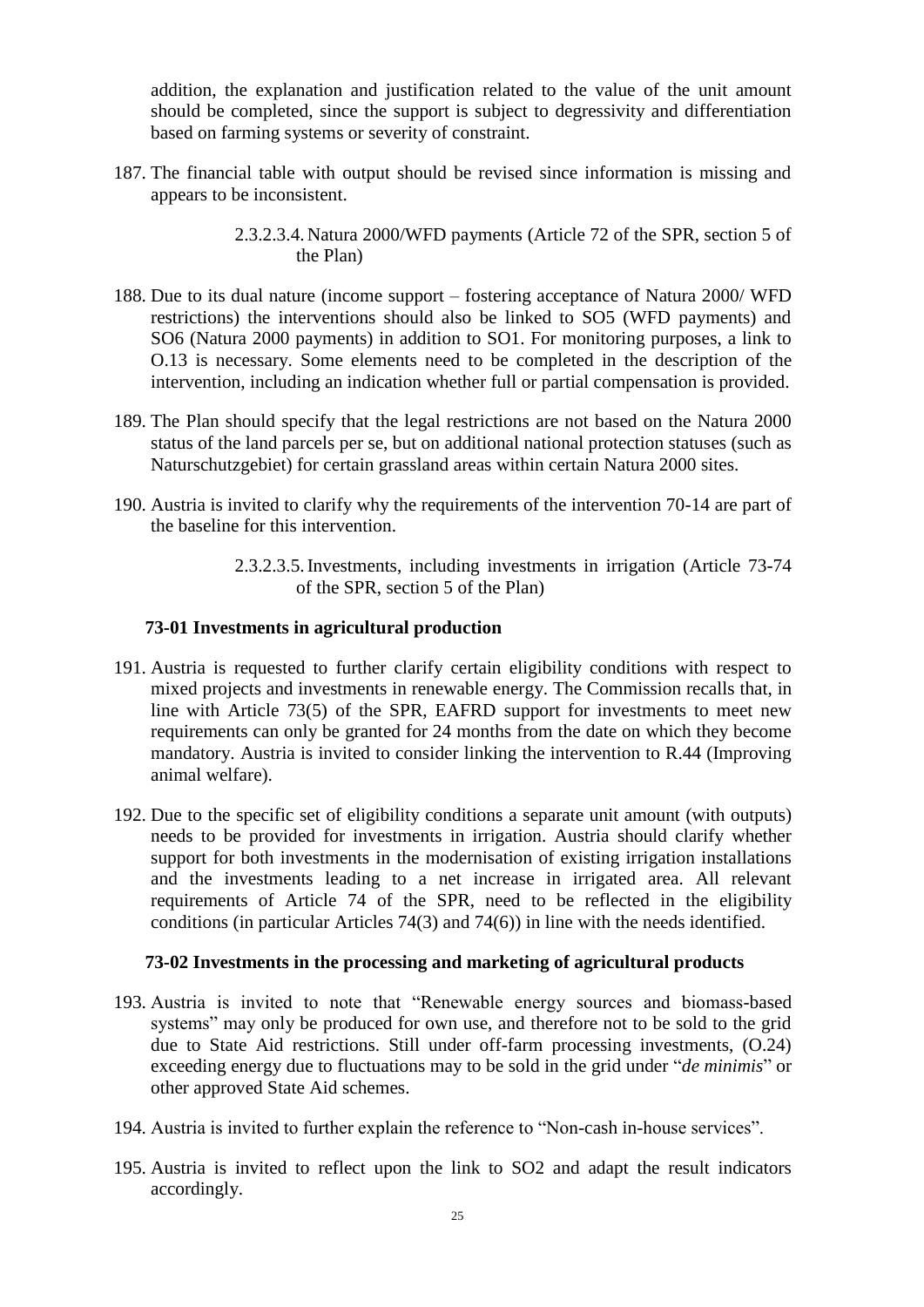# **73-03 Forest infrastructure**

196. Austria should clarify how the intervention contributes to the conservation and restoration of ecologically valuable/rare forest areas and enhances the ecological value of forest ecosystems.

# **73-04 Forest management**

- 197. The Commission strongly encourages Austria to take the opportunity of the CAP SP to better design the intervention to support and enhance forest ecosystem services.
- 198. Austria should follow and distribute the new Guidelines on Biodiversity friendly afforestation and the Guidelines for the EU Forest strategy to beneficiaries and Managing Authorities once they will be adopted and published.

# **73-05 Investments in inter-company irrigation and slope stabilisation**

- 199. Austria is requested to clarify the choice of output indicators and to further clarify some aspects linked to eligibility conditions (ineligible: large scale infrastructure), in particular with regard to slope stabilisation (condition regarding the slope steepness, areas at risk of erosion?).
- 200. With respect to investments in irrigation there is a need to differentiate between the improvement of existing installations and investments associated with a net increase in irrigated area since this has implications for links to SOs and result indicators. The correct links would be SO5 and R.26 (Investments related to natural resources) for the former, and SO2 and R.9 (Farm modernisation) for the latter, if O.20 is used. Austria is invited to consider potential water savings higher than 10% where technically feasible. Tables 12 and 13 will need to be revised, *inter alia* to include two different unit amounts for these two categories.

# **73-06 Investment in environmental improvements and flood risks mitigation measures**

- 201. Austria is invited to clarify that nature based solutions will be given priority in addressing the needs, specifically for "investments to manage flood risks". It is recommended to give priority to investments involving nature based solutions as they can provide high benefits for multiple purposes.
- 202. Austria is invited to reconsider the linked result indicators, in light of the comments in §195. If investments relate to new irrigation investments then R.39 (Developing the rural economy) is to be used instead of R.27 (Environment and climate in rural areas).
- 203. Austria should provide more information on the type of investments foreseen to increase water retention and improve the discharge situation in the agricultural catchment area.

#### **73-07 Non-productive investments in water ecological improvement**

204. Austria is requested to provide more information how the intervention is planned to contribute to SO6 and to confirm that the investments funded under item (2) are nonproductive investments.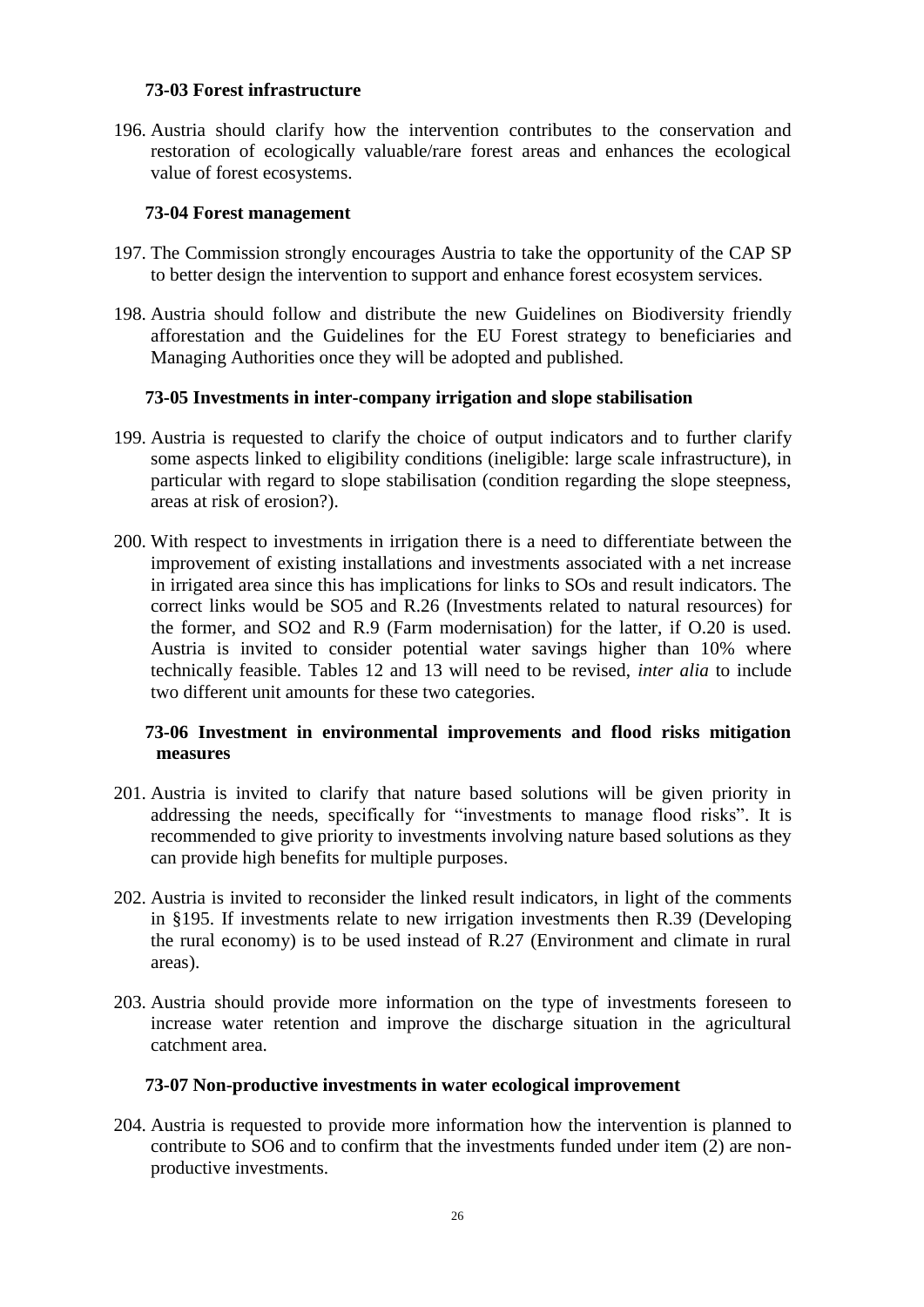- 205. Austria is asked to explain whether support for the removal of obsolete dams is foreseen as an investment, as these are very effective measures to improve the state of water and have the potential to produce important ecosystem services, including for the agriculture sector and when it comes to mitigating the effects of floods / droughts.
- 206. Austria is invited to reconsider the linked result indicators (see §197).

# **73-08 Investments in diversification activities, including processing and marketing of agricultural products**

- 207. Austria is invited to include information about use general costs, second hand equipment, leasing purchase, value-added tax and durability requirements.
- 208. Austria is invited to reflect upon the link to SO2 and adapt the result indicators accordingly.

# **73-10 Local and urban development (investments to revitalise and refurbish or refurbish and refurbish vacant, depleted or underutilised buildings or public areas)**

- 209. Austria is invited, with respect to interventions 73- 10, 73-11, 73-14, 73-16, 73-17, to define the principles of selection according to the territorial identified needs and the size of rural settlements and to describe clearly the synergies between the EAFRD and other Union funds active in rural areas, especially ERDF and the complementarities with other rural development interventions, especially with LEADER.
- 210. Austria is invited, with respect to interventions 73-09, 73-10, 73-11, 73-14, 73-16, to define the size of, if applicable, small-scale or large-scale infrastructure and include a list of ineligible expenditure.
- 211. There is a range of categories, called 'funding items (1), (2), (3), (4)'. Austria is asked to better clarify them according to the three proposed categories of unit amounts (public buildings, cultural buildings, vacant non-public buildings) and proceed accordingly to corrections needed for the planned average unit amounts and the maximum average unit amounts.

### **73-12 Investments in renewable energy**

212. Austria should note that support of biomass combustion must be accompanied by sufficient safeguards to ensure no negative impact on air quality and compliance set out in Article 29 of Directive (EU) 2018/2001 on the promotion of the use of renewable energy. In view of the expected increase in demand for biomass, following the phase-out of oil and gas heating, this is a critical issue.

#### **73-15 Investments to preserve, restore and improve the natural heritage**

213. The present intervention is classified as a non-productive green investment. To qualify for a non-productive green investment counting for the environmental ringfencing, it is crucial that these investments should be limited to non-remunerative investments linked to the delivery of purely environmental and climate benefits. In this context, Austria is invited to provide more information on the eligible investments under item (5) "Concepts of and investments in facilities and objects for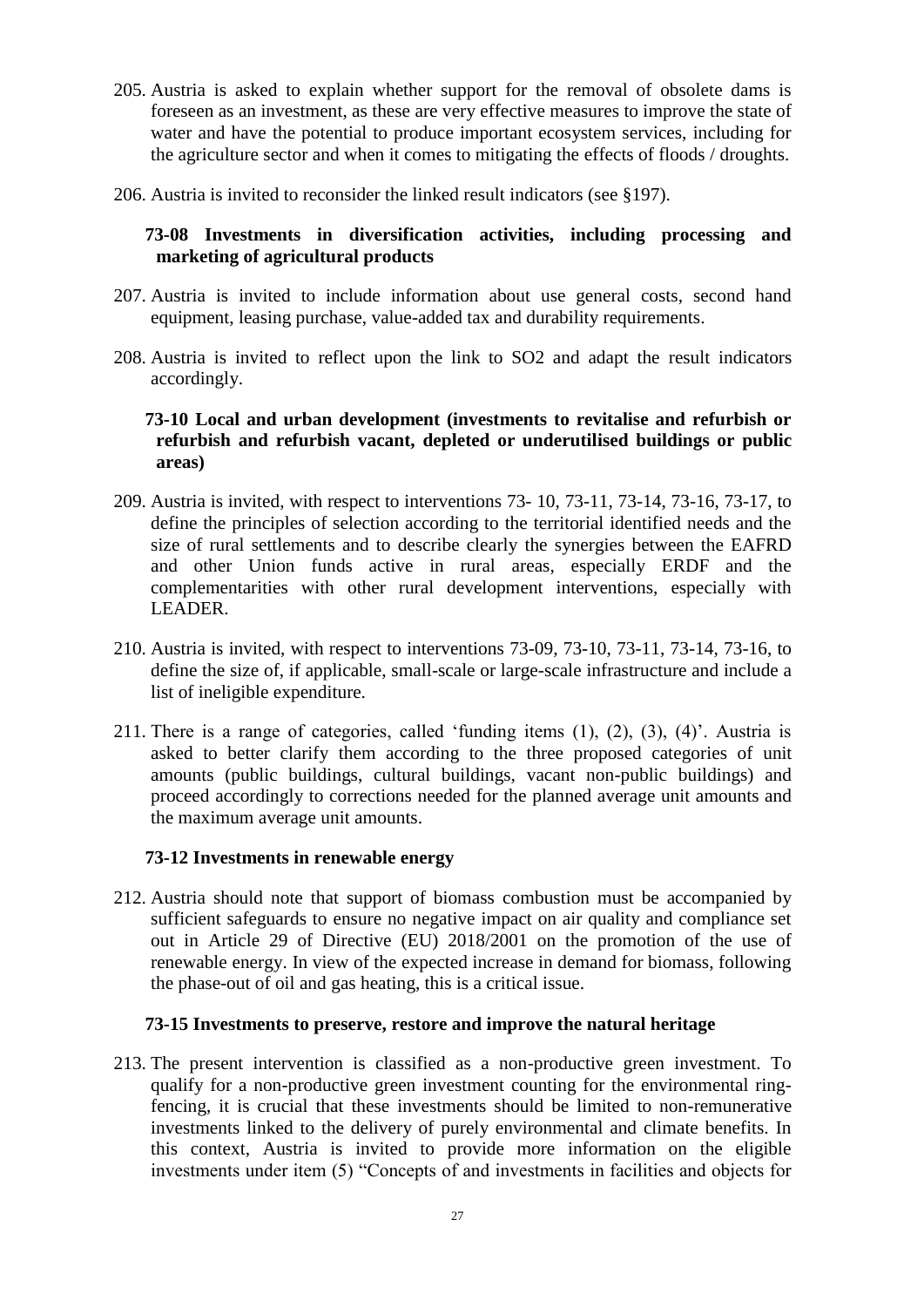landscaped recreation, visitor guidance and knowledge transfer, the valorisation of areas of high natural value, as well as information and awareness raising" showing that these investments and actions can be classified as non-productive. Moreover, it is recommended to apply a lower support rate for investments with productive components.

214. Regarding the relevant result indicators, it should be reflected if other indicators may be also relevant (e.g. R.32 (Investments related to biodiversity) in case the beneficiary is farmer) to better capture the link to biodiversity.

#### **73-17 Support for investment in rural handovers**

- 215. Austria is invited to further clarify the rationale of the intervention. Funding items such as "Investment costs of the successor to strengthen the competitiveness of the acquired company, e.g. in innovation and digitalisation, in order to reposition the company and make it fit for the future" or "Investment costs" could be also considered under intervention 73-01.
- 216. Austria is invited to further analyse the requirements about innovation & digitalisation of small and medium-sized enterprises in rural areas, according to the identified needs and result indicators.
- 217. Austria is invited to clarify the funding amounts and eligible costs, as well as the output indicator which should be planned in the year when the first payment is expected.
- 218. Austria is invited to verify if the intervention really does not fall outside Article 42 TFEU. It is indicated in Section 8 (Information regarding state aid assessment) that the intervention is not subject to state aid assessment. At the same time, "*de minimis*" is indicated as the type of state aid instrument to be used for clearance.

#### **73-18 Afforestation compensation**

- 219. Austria is invited to include the payment for income loss due to earlier commitments under Article 70 of the SPR instead of the investments.
	- 2.3.2.3.6.Installation aid (Article 75 of the SPR, section 5 of the Plan)
- 220. Austria is invited to provide more information on the content and condition of the business plan.
	- 2.3.2.3.7.Cooperation (Article 77 of the SPR, section 5 of the Plan)

#### **Leader, smart villages and quality schemes**

- 221. Austria is invited to explain the use of simplified cost options under LEADER better, amongst other clarifications.
- 222. Austria is invited to further explain why there will be only one call for selection, as the output indicator reflects a difference in implemented/selected Local Development Strategies between 2023 and 2024.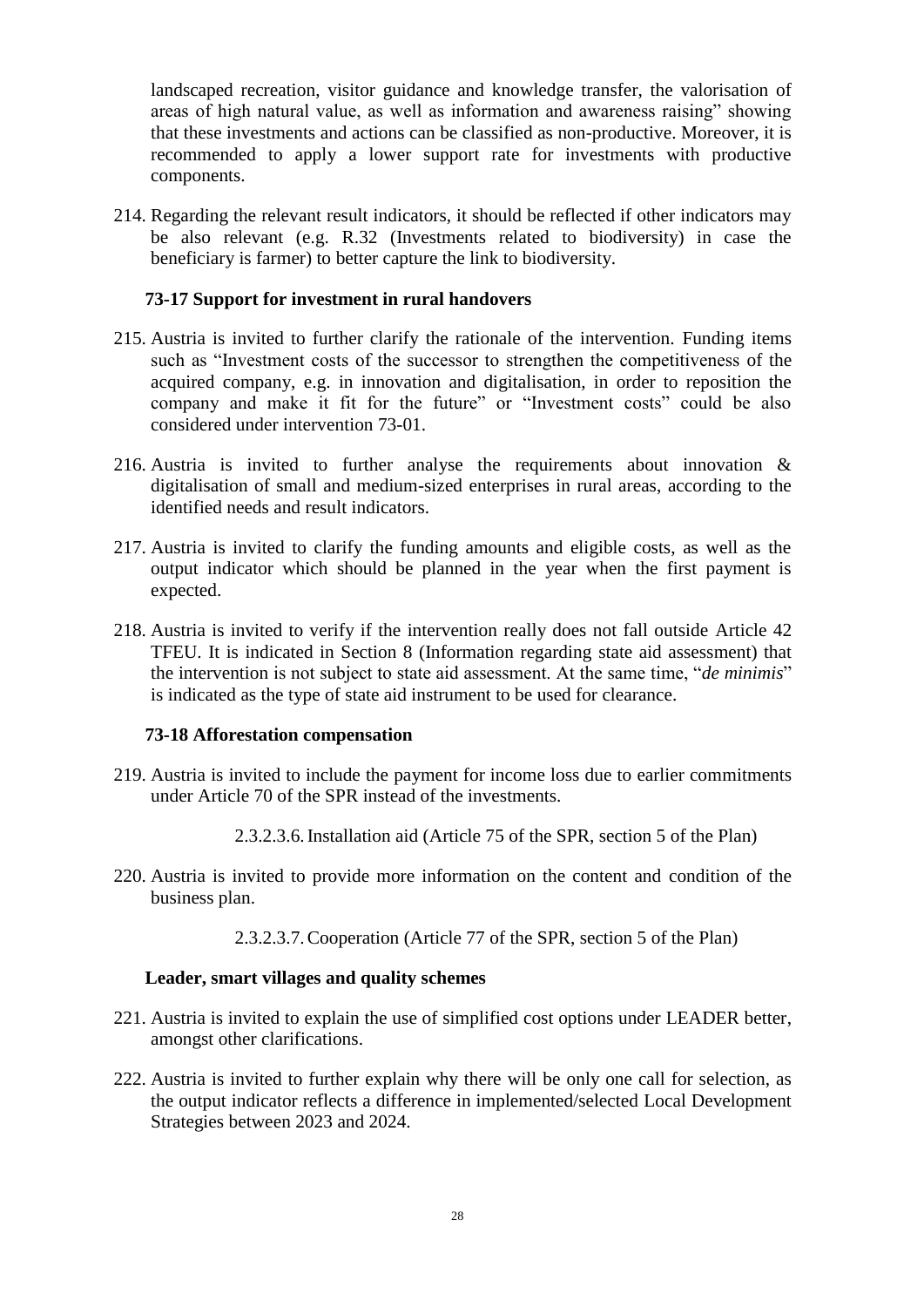# **Quality schemes**

- 223. Austria is invited to provide more information about any complementarities with sectoral interventions.
- 224. Austria is invited to correct the output indicator for year 2023.

#### **Cooperation**

225. In order to reduce the administrative burden and simplify the implementation as well as to create AKIS knowledge flows and international synergies, Austria is invited to explore the possibility to merge the proposed interventions 77-02 and 77-06, and possibly also 77-03 as European Innovation Partnerships (EIP) Operational Groups can now cover all horizontal and vertical cooperation and networking types of operations and as well as all 9 CAP objectives.

# **77-02 Cooperation**

- 226. A wide range of forms of cooperation is proposed. Austria is invited to review the principles of selection, taking into account the priorities according to the identified needs, the result indicators and the SOs to which the intervention contributes directly and significantly.
- 227. The intervention concerns cooperation schemes as an overall amount including the costs of operation implemented. Austria is invited to include all the minimum requirements laid down by the relevant Article 77(4) of the SPR and a list of ineligible investments and categories of expenditure.
- 228. The intervention concerns the setting-up and functioning of the partnership and the implementation of operations. Austria is invited to provide more information about the indicative share of costs between the two categories of expenditure (preparation and implementation) and to reconsider the use or not of simplified cost options for the running costs of the partnerships.
- 229. The value of R.1 (Enhancing performance through knowledge and innovation) 262 is similar to the value of O.32 which is 261. Austria is invited to check the relevant values.
- 230. Outputs are indicative and should be planned in full per year, when the first payment is expected.

#### **77-03 Rural innovation systems**

- 231. Under this type of intervention, support may be granted for new forms of cooperation or new activities for existing forms of cooperation, including the implementation of operations. Austria is invited to include all the minimum requirements laid down by the Article 77 of the SPR and the rules for the implementation of operations (see Article 77(4) of the SPR), including a list of ineligible expenditure, in case of investments (see Article 73(3) of the SPR) for intervention 77-03 and 77-04.
- 232. According to the description of transaction costs of the partnerships, a unit amount of EUR 10.000 is foreseen for the selection process, a unit amount of EUR 15.000 for the construction process and a flat rate of EUR 70.000 per year or an external expertise of EUR 25.000 per year. Taking into account these elements, Austria is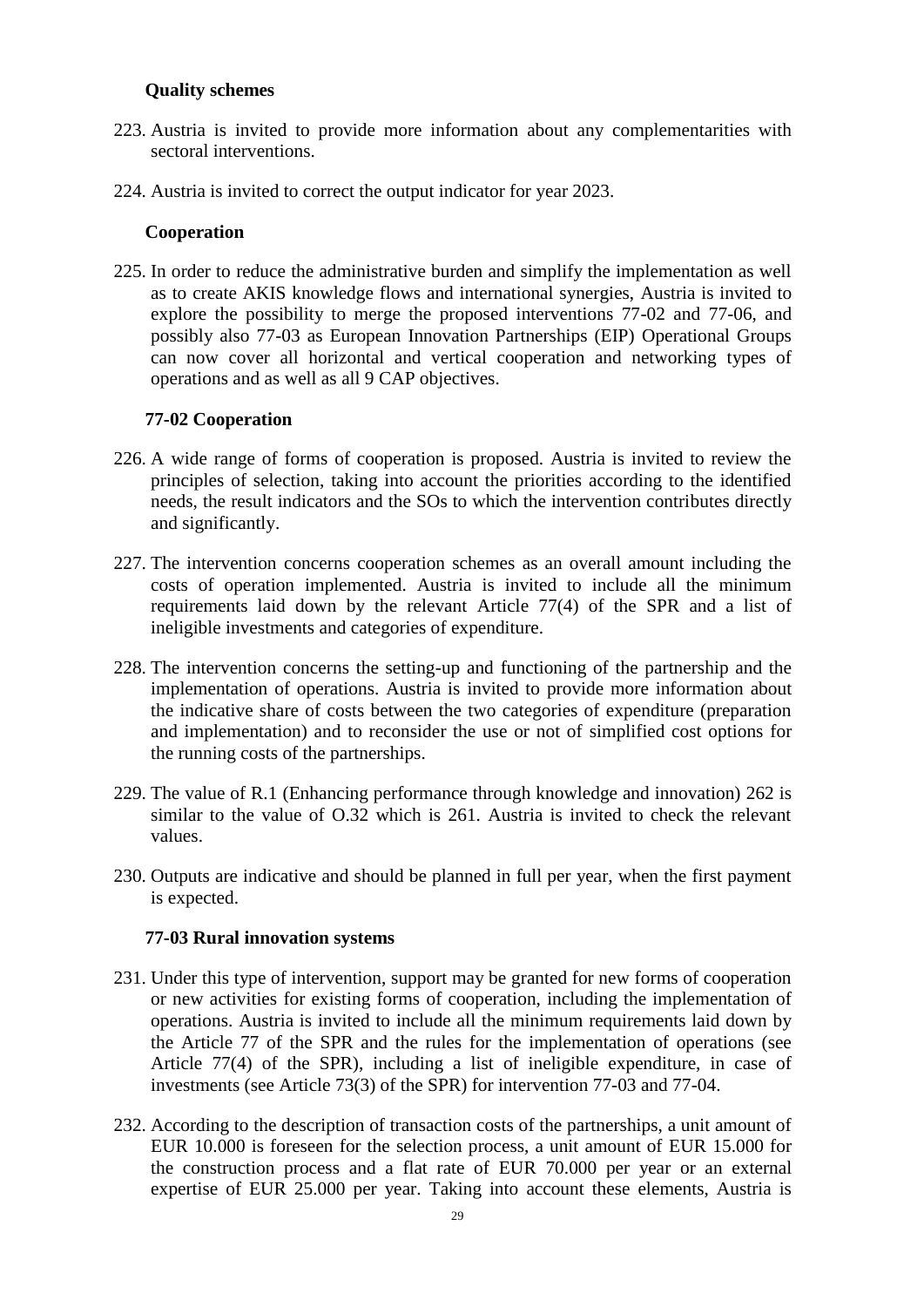invited to provide an indicative share of transaction costs comparing to the overall amount of the implementation of projects and indicate the maximum period of functioning of the partnerships.

- 233. For projects relevant to competition, a maximum of EUR 350.000 is foreseen. As this is not reflected in the unit amounts, Austria is invited to review the financial table and to confirm whether the planned unit amount for implementation includes running costs.
- 234. Austria is asked to provide more information for non-competitive projects of national, public interest, for which a support rate of 100% is planned.
- 235. Austria is invited to clarify the total value of O.32 and to check if there is double counting.

# **77-04 Reactivation of vacancy by raising awareness and consulting, development concepts and management to strengthen the city and city centre**

- 236. Austria is invited to provide further information about the feasibility and the explicit purpose of the cooperation scheme (elements, which would not have been possible without the joint work), the different phases, the expected outcomes, the complementarities with other rural development interventions and other EU funds and the linkage with the overall perception about Smart Village Strategies, taking into account the information provided in the financial table and the proposed indicators.
	- 2.3.2.3.8.Knowledge exchange and advise (Article 78 of the SPR, section 5 of the Plan)

# **78-01 Agricultural and forestry advice**

- 237. Austria should reflect upon an improvement of this intervention by offering a possibility for advisers to be trained in biodiversity and carbon farming related topics (e.g. via excursions/trainings).
- 238. In intervention 78-03 for non-agricultural and forestry topics, it is indicated in Section 8 (Information regarding State aid assessment), that the intervention does not fall outside Article 42 of the TFEU and is therefore not subject to state aid assessment. It seems that for non-agricultural and forestry topics the action is outside of Article 42 of the TFEU and State aid rules do apply. Austria is invited to correct what seems like a clerical error.
	- 2.3.2.3.9. Financial instruments (Article 80 of the SPR, section 4.6 of the Plan)
- 239. Austria is invited to specify which national schemes are most important when it comes to supporting agricultural finance and access to loans and liquidity, if a combination with grants under the Plan is possible and whether other EU financial resources are involved.

#### **3. FINANCIAL OVERVIEW TABLE**

240. Austria is invited to note that for all calendar years the total amount of planned interventions in section 5 exceeds the direct payments allocation (adjusted Annex V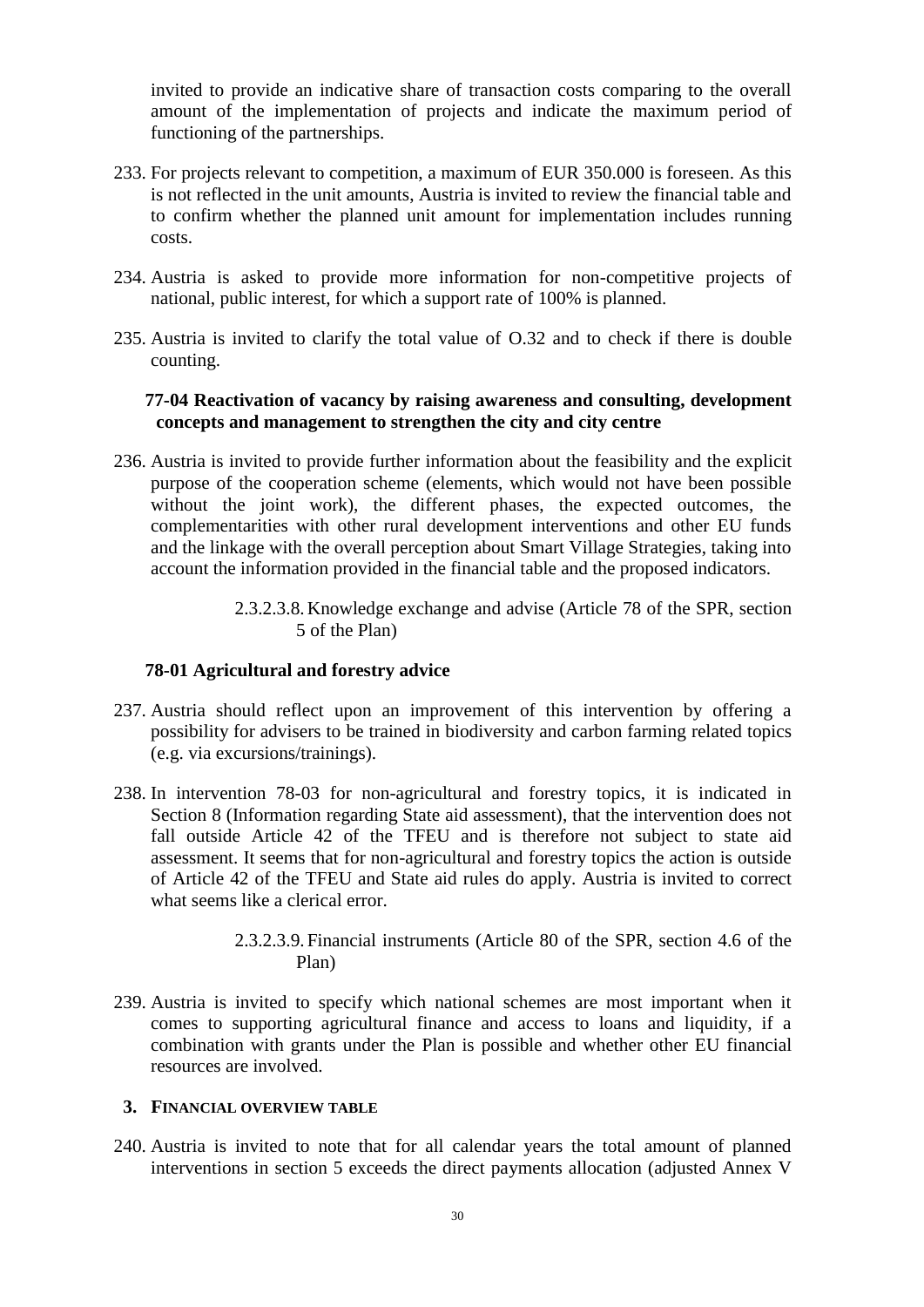to the SPR). Only for calendar years 2023-24 this 'over-booking' is offset by the product of capping to be applied under direct payments.

- 241. Austria is invited to note that the annual indicative financial allocations under Section 5 SFC do not correspond to the planned amounts in the Financial Overview table under SFC Section 6 regarding expenditure for support in apiculture.
- 242. Based on data provided in section 5, a higher amount than the minimum set out in Annex XII to the SPR is reserved for young farmers. For each of the two types of intervention contributing to this ring-fencing, the amounts that are to be considered as necessary to meet the minimum ring-fencing requirements should be clearly indicated in the overview table of the financial plan (section 6.1). This information shall serve as a basis to establish the financial ceilings referred to in Article 95(4) and (5) of the SPR. In rows 42 and 46, it should correct the minimum amounts contributing to the young farmers ring-fencing to reach the amount set out in Annex XII (i.e. EUR 101,637,275.00).
- 243. Austria is invited to note that in accordance with Article 156 of the SPR, the sum of all payments made during a given financial year for a sector - irrespective for which programme and under which legal base those took place - cannot exceed the financial allocations referred to in Article 88 of the SPR for that given financial year for that sector.
- 244. As regards the type of interventions in certain sectors defined in Article 42 of the SPR, expenditure that will be paid in 2023 or in the subsequent financial years relating to measures implemented under Regulation (EU) No 1308/2013 for these same sectors shall not be entered in the Annual indicative financial allocations under Section 5 or in the Financial Overview table under Section 6 of the Plan.
- 245. The Commission notes that there is no amount foreseen for wine for FY 2023 in the financing plan. It should be noted that the possibility to include an amount for wine for 2023 will be available in SFC with the subsequent submissions.

#### **4. CAP PLAN GOVERNANCE, EXCLUDING CONTROLS AND PENALTIES**

- 246. Austria is reminded to ensure a balanced representation of the relevant bodies in the Monitoring Committee concerning women, youth and the interests of people in disadvantaged situations.
- 247. Austria is invited to provide a description of how the Competent Authority will carry out its ongoing supervision of the work of the Paying Agency and its compliance with the accreditation criteria; and clarify the composition of the Monitoring Committee, along with how it will ensure its independence from the Managing Authority and it would be expected that they are designated as separate bodies.
- 248. Austria is invited to describe the IT systems and databases developed for the extraction, compilation and reporting of data to be used for performance reporting, reconciliation and verification purposes, along with the controls in place to ensure the reliability of the underlying data.
- 249. Austria is invited to include a short description of safeguards in financial management and the design of audit and control for the prevention of double-funding (considering in particular the Austrian RRP).